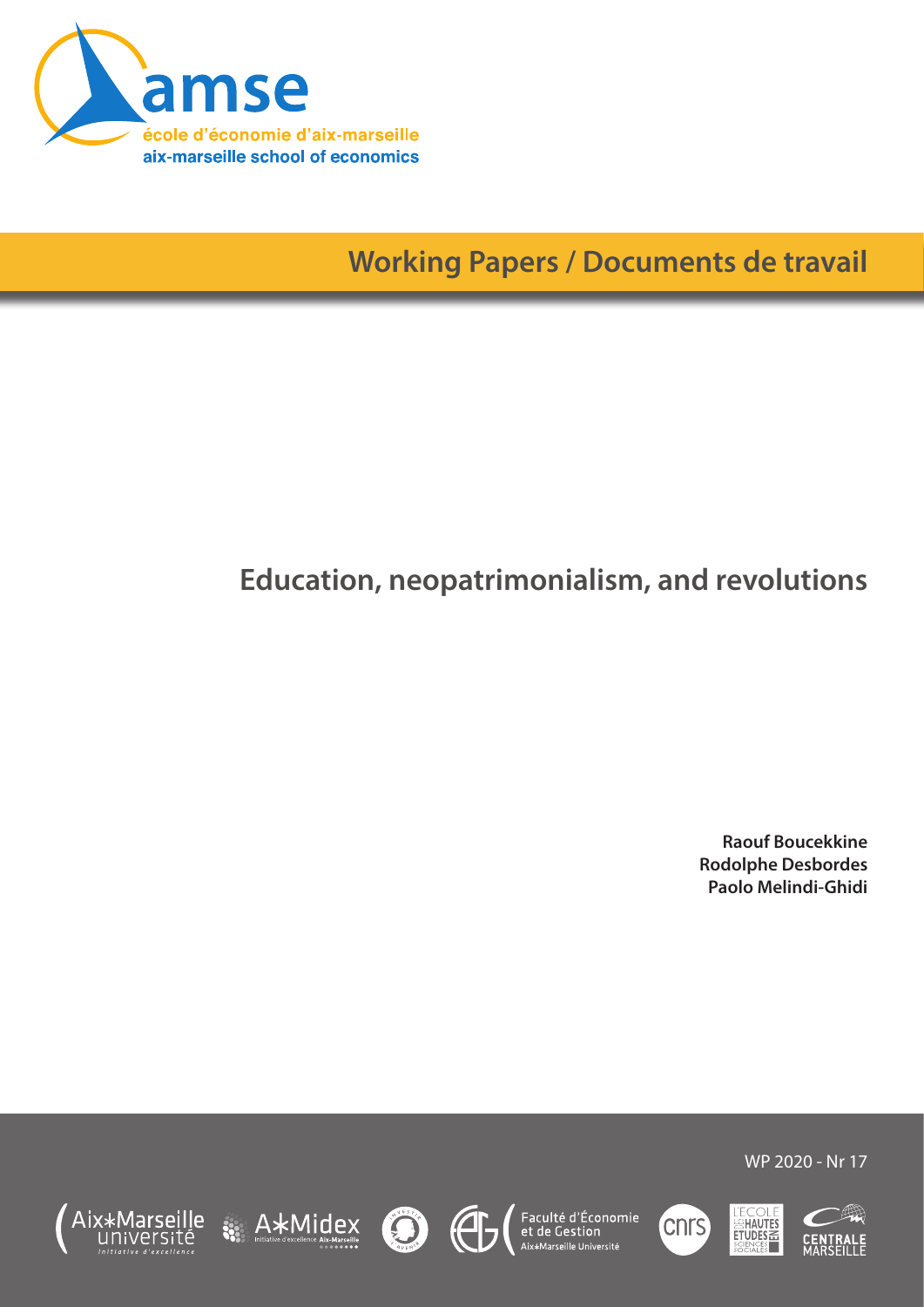# **Education, neopatrimonialism, and revolutions**\*

Raouf Boucekkine<sup>†1</sup>, Rodolphe Desbordes<sup>2</sup>, and Paolo Melindi-Ghidi<sup>3</sup>

<sup>1</sup>*Aix-Marseille University, CNRS, EHESS, Centrale Marseille, AMSE, Marseille, France. Corresponding member, IRES, UCLouvain, Belgium*

<sup>2</sup>*SKEMA Business School-UCA, Paris, France*

<sup>3</sup> *EconomiX, Paris-Nanterre University, Paris, & AMSE Aix-Marseille University, Marseille, France. Corresponding member, IRES, UCLouvain, Belgium*

#### **Abstract**

The occurrence of some revolutionary episodes seems initially puzzling. For example, before the 'Arab Spring', macroeconomic conditions were improving, the political leaders had been in power for a long time, and the autocrats had shown an apparent interest in the welfare of their population by investing in human capital. We argue that such a paradox can be solved by considering that high education levels are incompatible with the features characterising strong neopatrimonial states. We develop this intuition in a simple theoretical model and we test our prediction in a sequential empirical study of regime changes and regime breakdowns in a large panel of countries. We indeed find that a regime change is more likely in countries combining high neopatrimonialism and high education levels. Moreover, when a regime change happens under these circumstances, a revolution is the most likely type of regime breakdown. These results help to understand the 'Arab Spring' but are not specific to the Arab world.

**JEL**: D74, P16; **Keywords:** education, neopatrimonialism, regime breakdown, regime change, revolution.

<sup>\*</sup> : This work was supported by French National Research Agency Grants ANR-17-EURE-0020.

<sup>†</sup>Corresponding author. Address: 5-9 Boulevard Maurice Bourdet, 13001 Marseille, France. Telephone number: +33 413 552 156. E-mail: raouf.Boucekkine@univ-amu.fr. Email addresses: rodolphe.desbordes@skema.edu; paolo.melindighidi@parisnanterre.fr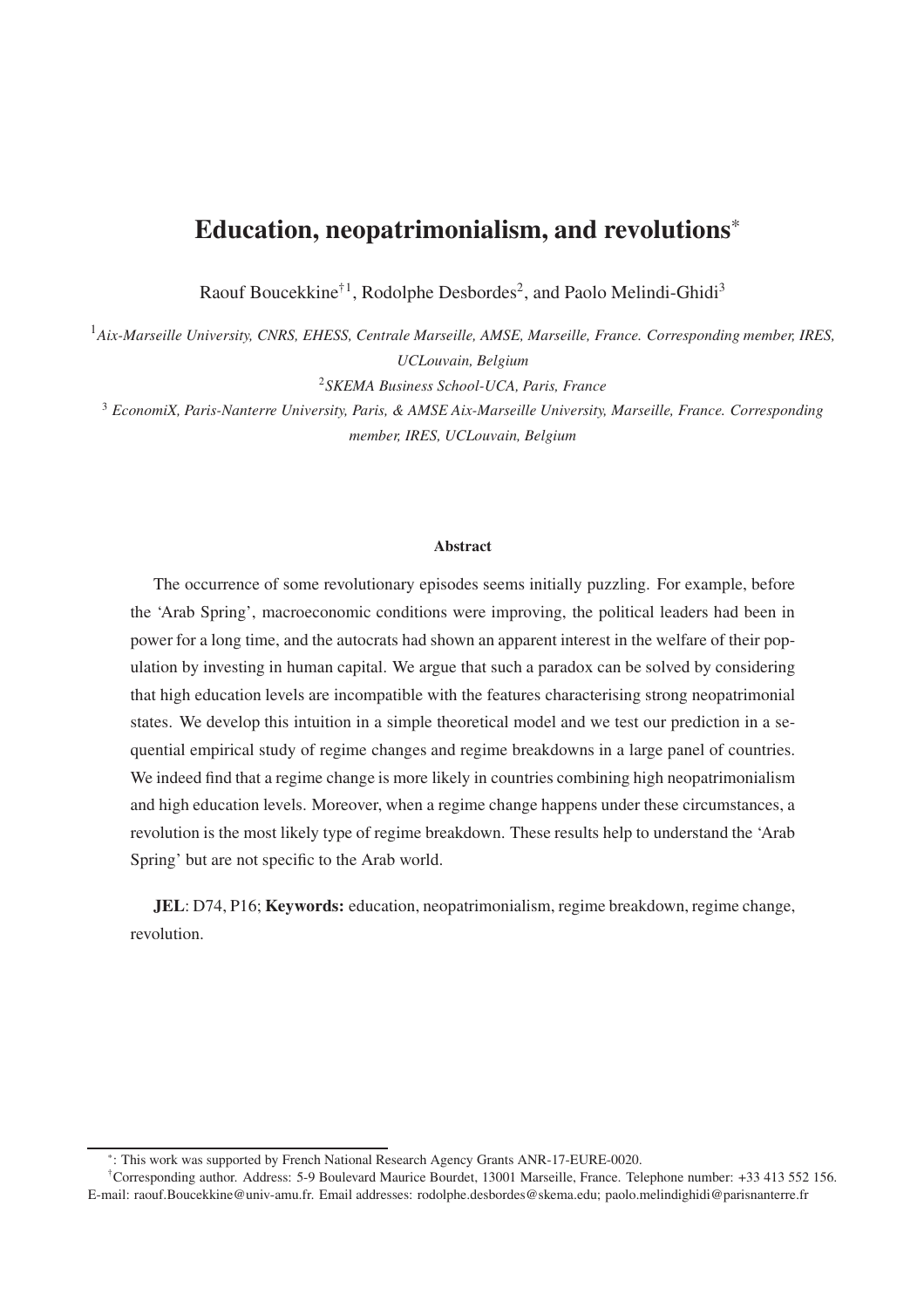# **1 Introduction**

The relationship between educational attainment and democracy is hotly debated in the economic literature. Proponents of the modernisation theory, inspired by Lipset (1959) believe that more education leads to the emergence of democracy. However, cross-countries econometric studies have not reached a consensus. Acemoglu et al. (2005) argue that prominent studies which have found a positive impact of education on democracy (Barro, 1999; Glaeser et al., 2007) have failed to control for unobserved country and time heterogeneity. The debate is still on-going (Alemán and Kim, 2015) but may be missing a broader and more interesting question, that is how the interaction between growing educational attainment and the existing political regime can be conducive to a regime breakdown, not necessarily associated with subsequent democratisation.

The most recent and emblematic example is the 2011 'Arab Spring'. The popular uprisings in Middle East and North Africa (MENA) countries led to the fall of long-lasting autocratic regimes but not to the widespread emergence of democracy. Population in most of these countries was highly educated. It is then possible that the MENA revolutions<sup>1</sup> were the outcome of a growing irreconcilable tension between the autonomous values nurtured by education and the coercive and unfair principles of authoritative regimes exhibiting high levels of presidentialism, clientelism, and corruption, i.e. strong neopatrimonialism (Eisenstadt, 1973; Bratton and Van de Walle, 1997). Neopatrimonialism is not simply the lack of democratic elections but the appropriation of most of the political and resources of the state by the political leader.

This paper is precisely devoted to investigating whether a revolution is more likely to occur in neopatrimonial countries when their population becomes increasingly educated. A preliminary question that may arise is why neopatrimonial regimes would favour mass education. This policy would seem extremely myopic, notably because, according to the view associated with Lipset (1959), education is an essential driver of a modernisation/development process which ultimately leads to the fall of autocracies and subsequent democratisation. This is the story told in Glaeser et al. (2007) and more recently in Boucekkine et al. (2019). From a 'Lipsetian' perspective, educated people are open-minded flexible individuals, prone to negotiation and eager to reach compromises. Accordingly, regime change may occur through a peaceful handover of power by the elite. However, as pointed out by Albrecht and Schlumberger (2004), truly neopatrimonial autocrats hardly do so.

In fact, in many historical and political contexts, education has not been used to give birth to new generations of free sprits, but was primarily implemented within a political agenda. This was already clear in the mass education major reforms during the  $19^{th}$  century Industrial Revolution; see for example Galor and Moav (2006)

<sup>&</sup>lt;sup>1</sup>We use in an interchangeable manner 'revolution' and 'popular uprising'.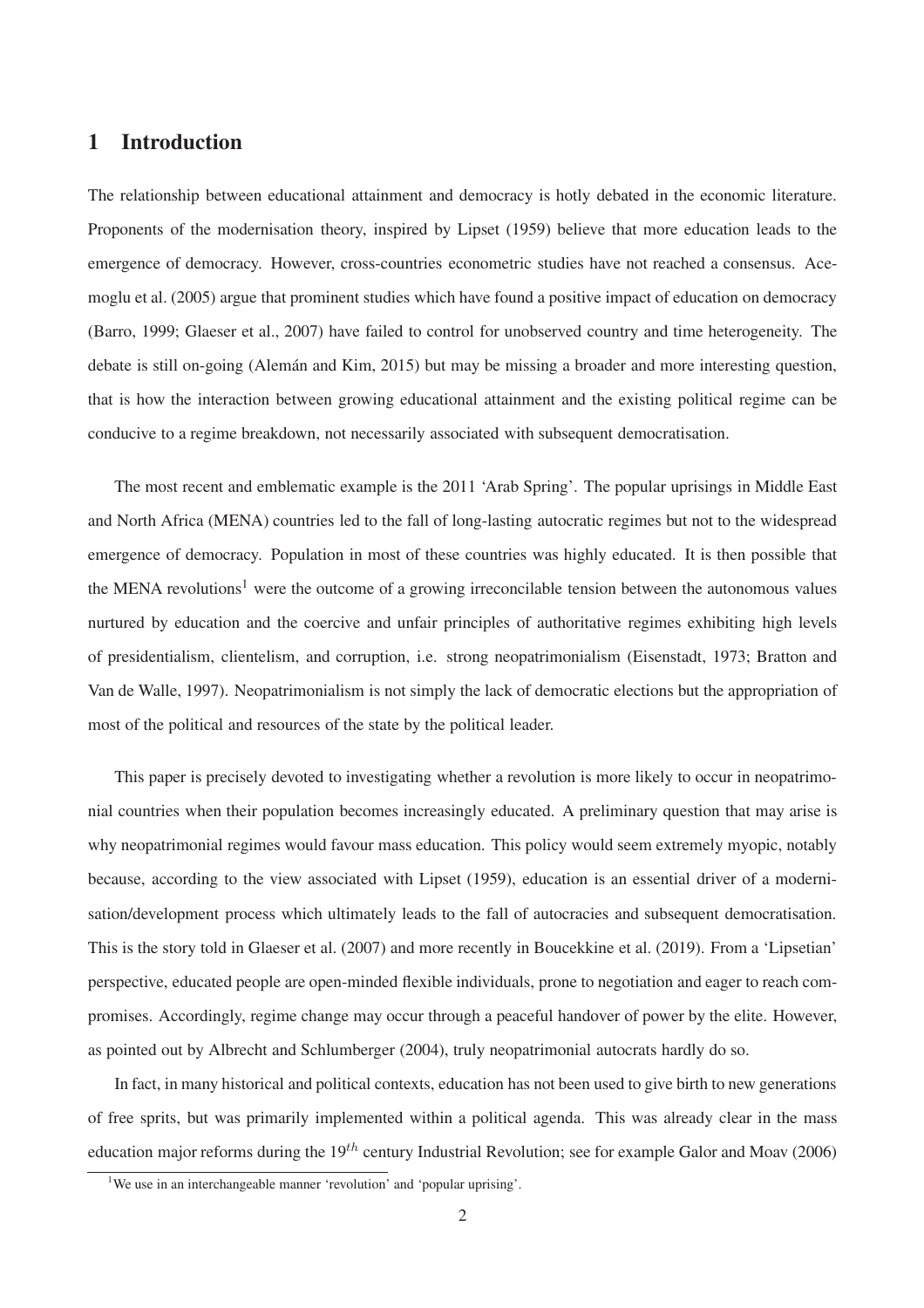on the 1871 Forster Act in the United Kingdom. In such a historical episode, mass education was imposed by capitalists to meet the demand for skilled labor of the growing industrial sectors.<sup>2</sup> The same logic has been under way in many neopatrimonial countries: education was seen as a means to achieve political and/or economic goals, not as a tool for social or political liberalisation paving the way to a democratic take-off. The case of Algeria's post-independence heavy industrialisation program exemplifies this process (Benziane, 2004). It was only one of the many modernisation programs initiated by African leaders after independence, such as those of the Ghanian and Tanzanian historical leaders, Nkrumah and Nyerere (see Opoku and Yan, 2019).

Many neopatrimonial countries have thus invested in education because their leaders gained from greater human capital-driven production. Nevertheless, it would be wrong to assume that mass education in the newly independent African countries happened only to support the industrialisation efforts. One should recall that the French coloniser left Algeria with a gross primary enrolment rate of around 17% in 1962 (see Kateb, 2004). Similar dismal schooling performance characterised the majority of African and Arab countries at independence.<sup>3</sup> Consequently, the 'manipulation' perspective lacks relevance for the early (60s-70s) rise of education in these countries. These were rather special times where the vast majority of citizens did adhere to the policies implemented by the new rulers, in particular when they were explicitly trying to offset the heritage of colonisation.

In this paper we first develop a simple stylised theoretical model explaining the link between neopatrimonialism, rising education, and popular uprisings against autocrats. In line with Zaller (1992), more educated citizens become more aware of the 'unfair' (in political and economic terms) institutions governing them and revolt if their dissatisfaction with this situation is acute enough. Higher educational attainment also lowers the coordination and economic costs of mass revolt, by contributing for instance to the creation of a student network or lower physical destruction (Boucekkine et al., 2016; Chenoweth and Ulfelder, 2017). In parallel, we link the degree of neopatrimonialism to the imperfect internalisation by the autocrats of the above described Zaller effect. Optimal education then increases in the degree of neopatrimonialism because autocrats gain from more human capital-driven production. Our model shows that the voluntary mass education in neopatrimonial states ultimately leads to popular uprisings. It can also explain why some neopatrimonial regimes favour mass education, despite the risk of sowing the seeds of their own destruction.

 $2$ This view is rather consistent with Noam Chomsky's, one of the major theorists of mass manipulation. Recalling the history of education in the United States, he argues: "... And these were independent farmers...And they had to be driven into factories and turned into tools for someone else. There's a lot of resistance to it. So a lot of public education was, in fact, concerned with trying to teach independent people to become workers in an industrial system" (https://chomsky.info/20130601/.)

 ${}^{3}$ It has been argued that the British coloniser was more supportive of long-term development goals than the other European colonizers (see for example, Bertocchi and Canova, 2002), including education. This view has been strongly challenged by (Frankema, 2012) for British Africa.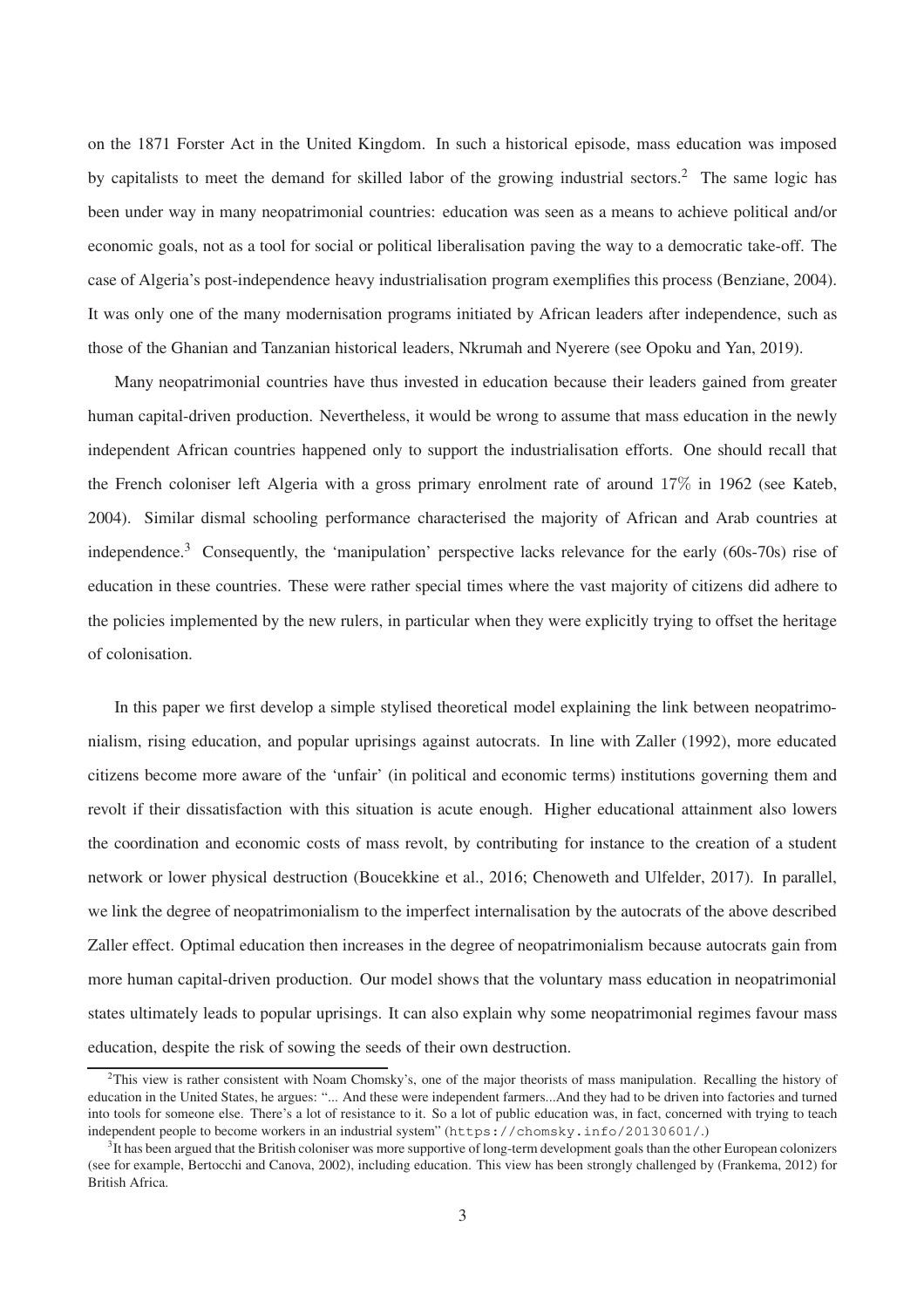We then perform an empirical analysis, using a sequential logit model. We distinguish between the determinants of regime change and those of the type of regime breakdown triggering the regime change. In line with our theoretical model, we find that the probability of a regime change is higher in countries characterised by both high neopatrimonialism and high education levels. Moreover, when a regime change happens under these circumstances, a popular uprising is the most likely form of regime breakdown.

While our sample covers all countries in the world over the period 1950-2017, our results are inherently informative to understand the political events which have shaken the Arab world in the last decade (including the ongoing Algerian crisis). In 2011, most of the Middle East and North Africa (MENA) countries had recently experienced declines in relative poverty and expenditure inequality as well as improvements in a number of Millennium Development Goals (Lanchovichina, 2017). Early warning indicators, such as the Failed States Index, suggested that MENA countries were, on average, stable countries with a positive outlook (Goodwin, 2011). Given these apparently good fundamentals, the 'Arab Spring' uprisings caught the world by surprise. While there is now a quite abundant literature on this topic (see chapter 4 of Grinin et al., 2018 for a survey), a key contribution of this paper is to propose a new appraisal of the Arab spring events rooted in the contradiction highlighted above between (modern) education and neopatrimonialism. Campante and Chor (2012, 2014) have also singled out education as a determinant of the 2011 Arab spring events. Nevertheless, we depart from their key finding according to which it is the conjunction of educational attainment with the worsening of economic conditions which has ultimately led to the popular uprisings. Instead, our results suggest that structural neopatrimonialism, despite its limited abilities to adapt (Albrecht and Schlumberger, 2004), became increasingly incompatible with the growing intolerance for this type of regime generated by higher education levels. From this perspective, we are closer to Devarajan and Ianchovichina (2017) and Arampatzi et al. (2018) who have stressed the increasing dissatisfaction in the Arab world with access to public services, corruption and social and economic justice. Although they do not put forward the role of education, they have identified several features of neopatrimonialism as crucial drivers of the protests and the subsequent regime changes.

The paper is organised as follows. Section 2 presents some stylised facts on neopatrimonialism, education, and welfare indicators, with a focus on the MENA region. Section 3 proposes a simple theoretical model highlighting our key hypothesis. Section 4 presents our empirical model and the data used. Section 5 presents and discusses our empirical results. Section 6 concludes.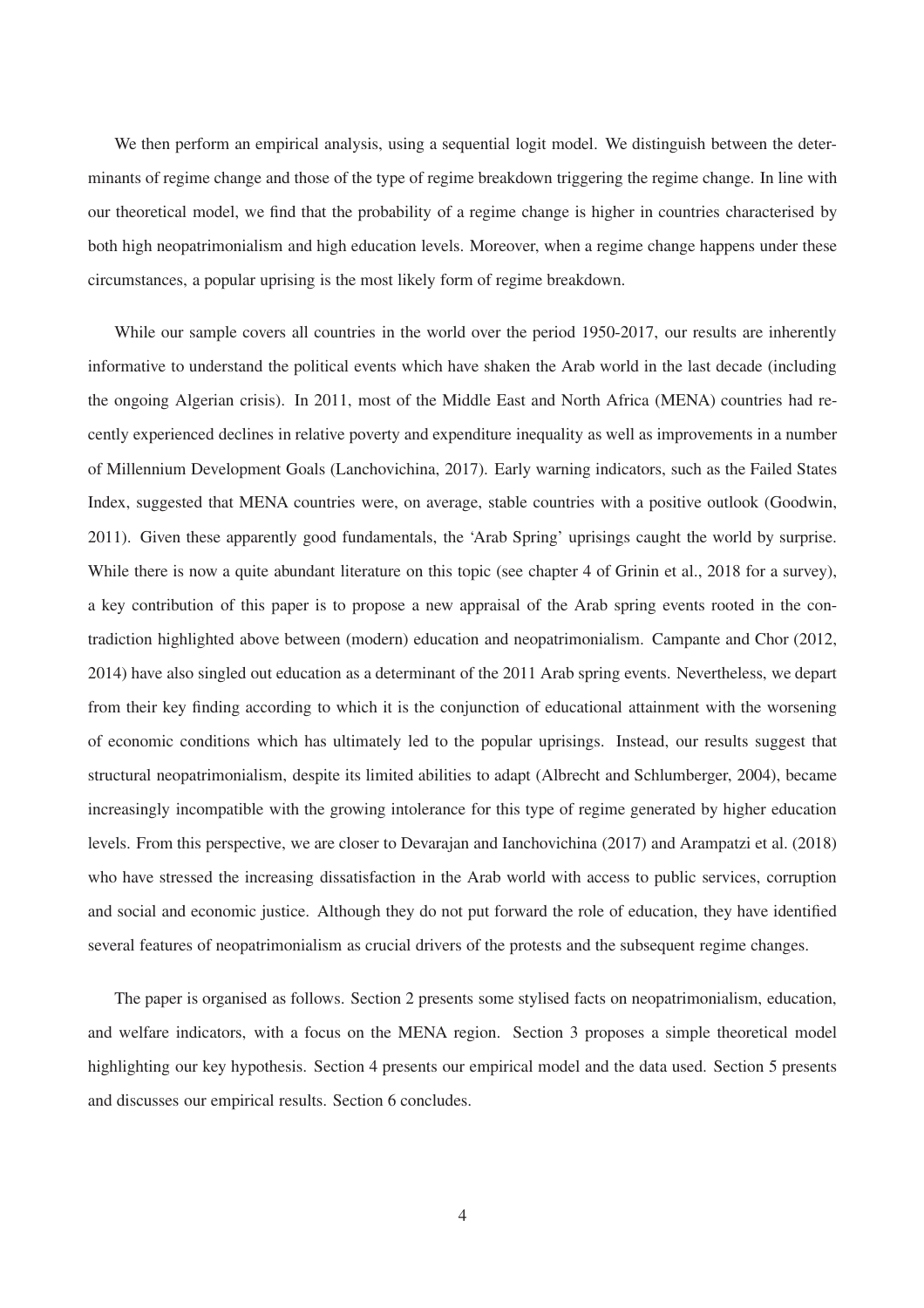# **2 Stylised facts**

We provide in this Section a series of stylised facts which motivate our intuition on the determinants of revolutions. Given the recent events in the MENA region, we focus on this geographic zone. We also introduce some of the key variables that we will use in our econometric analysis.

#### *SF1: Strong neopatrimonialism in MENA*

The neopatrimonial rule index comes from the V-Dem (Varieties of Democracy) database.<sup>4</sup> It attempts to capture, on the basis of sixteen indicators, the combination of the three concepts which define together a neopatrimonial regime: (i) politics based on clientelism relationships (clientelism); (ii) unconstrained concentration of political power in the hands of the executive (presidentialism); (iii) use of the political office by political actors for private or political gain (regime corruption). It ranges from 0 to 1 (no to very high neopatrimonial rule). Figure 1 highlights that strong neopatrimonialism was initially common in all (mostly developing) regions. However, since the early nineties, it has globally declined, although at a much slower and erratic pace in the MENA region.



Notes: Median values. Data come from V-Dem. ASIA: South and East Asia and Pacific. ECA: Eastern Europe and Central Asia. LAC: Latin America and the Caribbean. MENA: Middle East and North Africa. SSA: Sub-Saharan Africa. Western Europe and neo-Europes not reported.

In this paper, we make a specific reference to neopatrimonialism and not autocracy. The reason is that neopatrimonialism is not simply the absence of electoral democracy. It involves very personalistic forms of authority which are likely to seem unacceptable to educated people. Figure 2 shows that the absence (presence)

<sup>4</sup>https://www.V-Dem.net/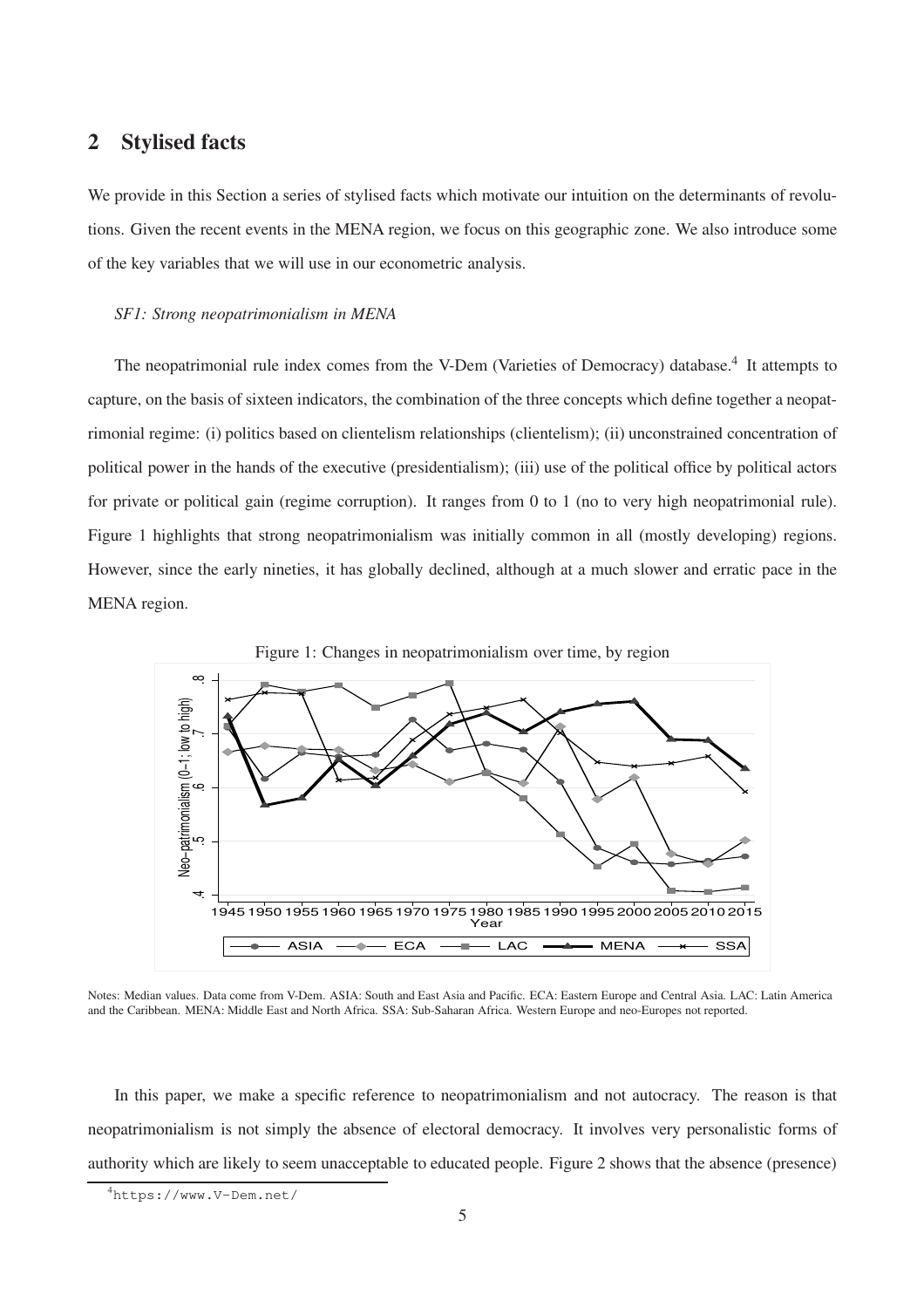of an electoral democracy elections (measured by the widely used Polity score<sup>5</sup>) does not necessarily imply a strong (weak) neopatrimonial state and vice-versa (e.g. Singapore vs. Nicaragua).



Figure 2: Neopatrimonialism vs lack of electoral democracy (2010)

Notes: Data come from V-Dem and the Polity IV Project. The dashed line is the locally weighted ('lowess') regression line.

#### *SF2: High level on education in MENA*

Data on the mean number of years spent in school in the population aged 15 and over come from the Wittgenstein Centre.<sup>6</sup> In comparison to the widely used Barro and Lee's dataset, this database provides a wider country coverage and, possibly, methodological improvements. Figure 3 shows that educational attainment has increased worldwide, with a remarkable improvement in the MENA region in the last sixty years. It is now one of the most educated regions in the world.

#### *SF3: Overall monetary welfare improvements within MENA*

The World Bank PovcalNet database provides access to nationally representative household surveys for some countries in the MENA region, using consumption in 2005 US\$ PPP as the welfare measure.<sup>7</sup> Based on these surveys, median monthly consumption and inequality of consumption expenditures can be calculated. Figure 4 indicates that median consumption increased in all countries while inequality remained stable or decreased between the years 1995 and 2010.

 $5$ https://www.systemicpeace.org/polityproject.html

 $^{6}$ http://dataexplorer.wittgensteincentre.org/wcde-v2/

<sup>7</sup>http://iresearch.worldbank.org/PovcalNet/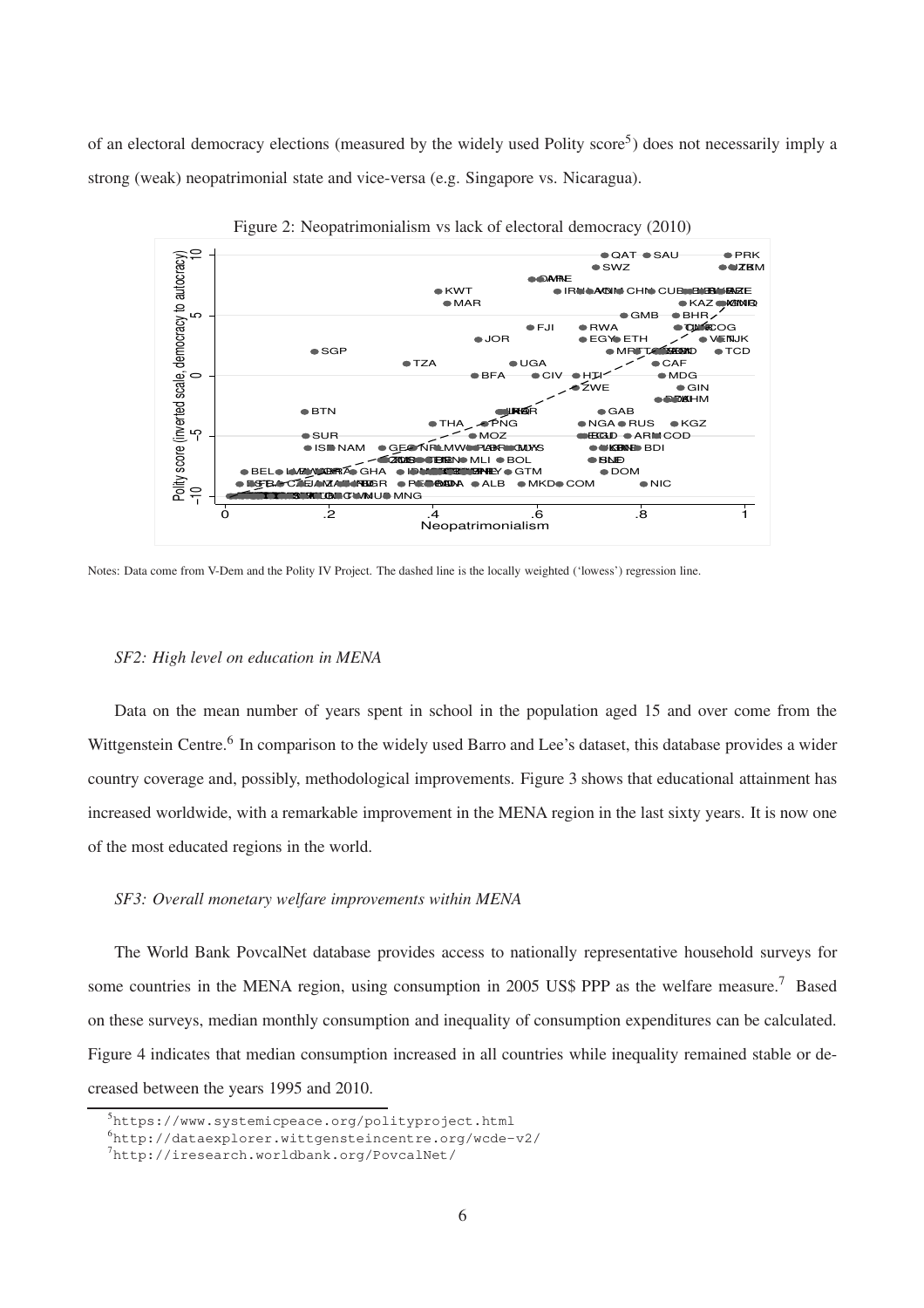

Figure 3: Changes in educational attainment over time, by region

Notes: Median values. Data come from the Wittgenstein Centre. ASIA: South and East Asia and Pacific. ECA: Eastern Europe and Central Asia. LAC: Latin America and the Caribbean. MENA: Middle East and North Africa. SSA: Sub-Saharan Africa. Western Europe and neo-Europes not reported.

We know that Egypt (EGY) and Tunisia (EGY) and later Algeria (DZA) experienced a popular uprising. On the other hand, Jordan (JOR) and Morocco (MAR) did not. The latter are not those countries which have the highest consumption levels, experienced the fastest economic growth, or the strongest decline in economic inequality. This suggests that the Arab Spring has not been triggered by weak economic conditions.



Figure 4: Monetary welfare in selected MENA countries

Notes: Data come from the World Bank PovcalNet database. Values have been interpolated to obtain overlapping years.

*SF4: Revolutions happened within MENA when the combination of neopatrimonialism and education was high*

We have seen that the MENA region is, overall, characterised by both high neopatrimonialism and high education. However, within this region, countries diverge in their combination of these two attributes. Figure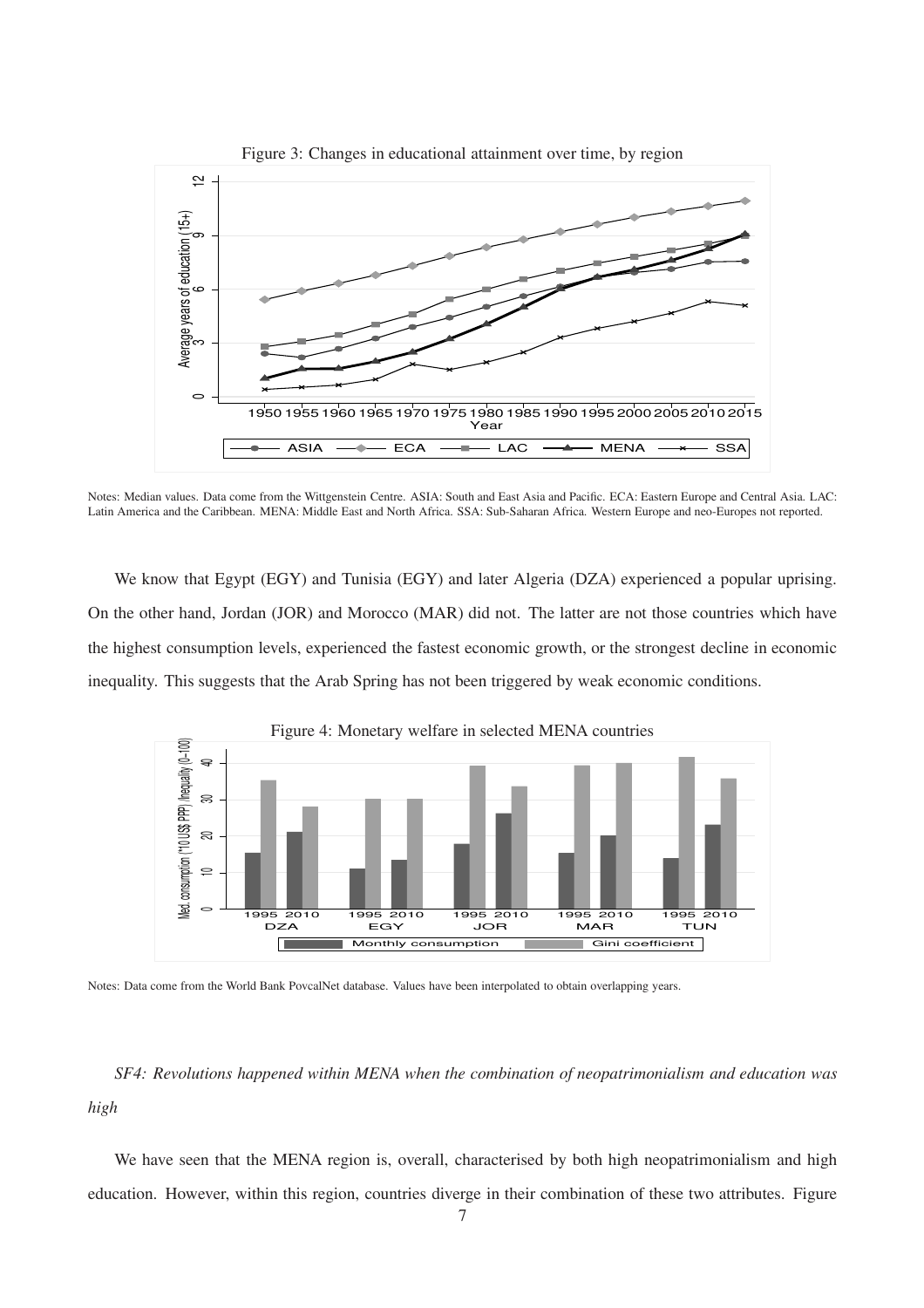5 indicates that all countries experienced higher education. On the other hand, neopatrimonialism fell, from relatively low levels, in some countries (Jordan and Morocco) whereas it remained stable at high levels or increased from high levels in Algeria, Egypt, and Tunisia.

Figure 5 also reports the interaction between neopatrimonialism and education. It can be noticed that popular uprising occurred in those countries characterised with high values for this interaction in 2010.



Figure 5: Neopatrimonialism and education in selected MENA countries

Notes: Data come from V-Dem and the Wittgenstein Centre. The values of the interaction term are divided by 10.

Overall, these stylised facts suggest that revolutions may be triggered by a combination of strong neopatrimonialism and high education levels. We develop this intuition in a simple theoretical model.

# **3 A simple model of revolution with education and neopatrimonialism**

## **3.1 The basic framework**

We consider a static model of an economy in which two groups exist, the *elite* and the *citizens*, with the size of the latter group always larger than the former. It is a one-good economy. The economy starts with a given endowment of the good, say with initial resources  $w > 0$ . We assume that the elite owns all the resources initially. The regime is non-democratic in the sense that citizens are excluded from the *de jure* power. All the relevant economic and political decisions, such as wage determination, redistribution and taxation, are taken by the elite.

To focus on the essential trade-off faced by the elite when deciding about investment in education, we adopt a very simple one-sector model, in contrast to Boucekkine et al. (2019) who study a two-sector model with a differentiated education and final good sector. The unique production input is human capital,  $h$ . There is a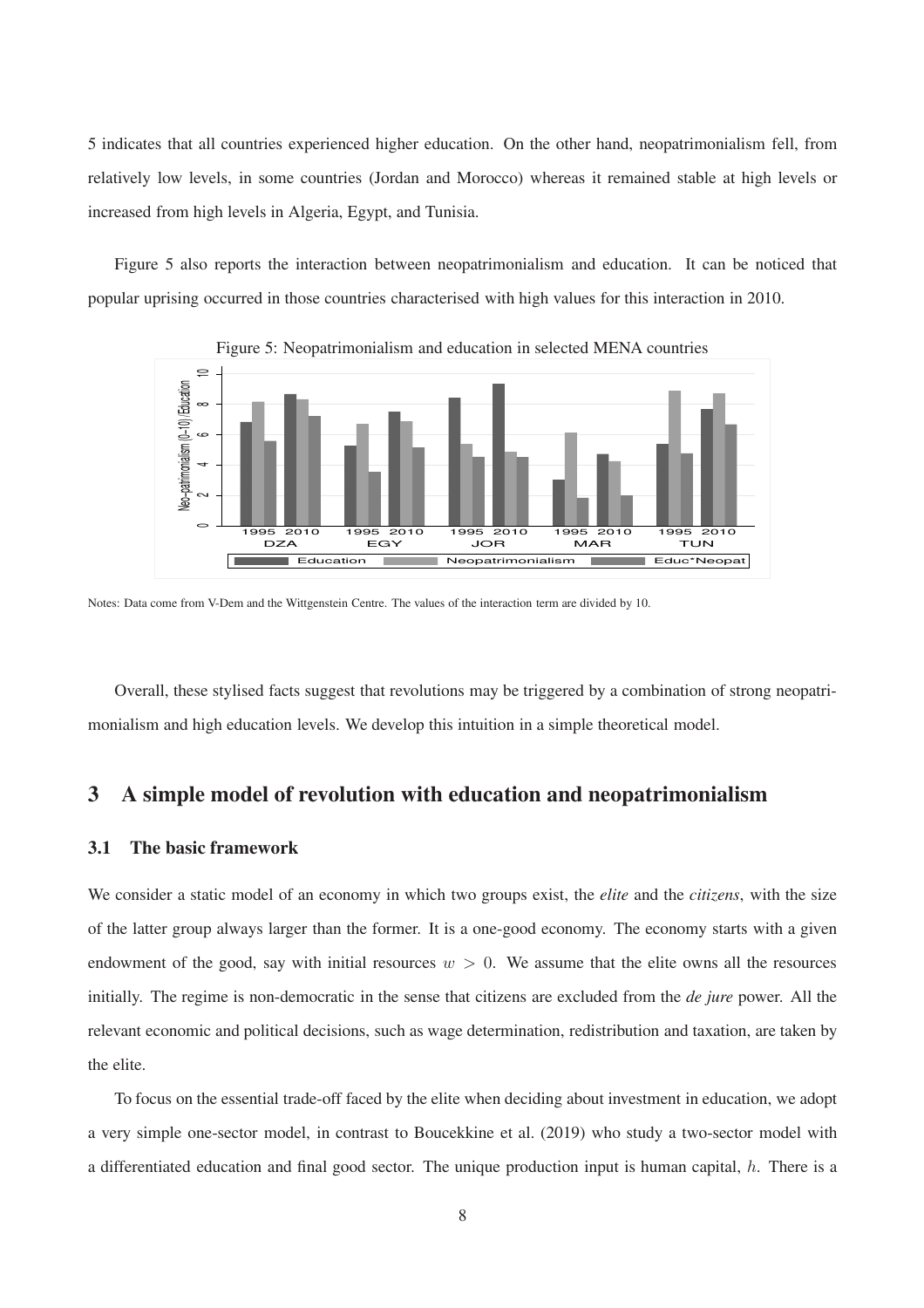one to one costless transformation of resources into human capital. The unused fraction of resources is lost.<sup>8</sup> In other words, education is essential in the production of the final good. By taking this approach, we have in mind neopatrimonial countries with dominant human-capital intensive productive activities, that is with sizeable industry and services sectors. This is clearly the case in the vast majority of MENA countries. Obviously, our modelling is not adapted for overly rural/extractive countries like Democratic Republic of Congo. At the same time, there is no point in modelling such economies which do not fall in the set of countries with high educational attainments. If there is no political will to develop human capital-intensive sectors, there is no rationale to invest in education, and that is precisely what occurred in Mobutu's DRC.

Here, we assume that such a political will exists as we leave no option to produce wealth and welfare outside human-capital intensive activities. We will comment more extensively on this assumption in the next subsection. Here, we close the description of our basic framework by a simple technological assumption

**Assumption 1.** *The production function of the economy,*  $F(h)$ ,  $0 \le h \le w$ , verifies:  $F(0) = 0$ ,  $F'(h) > 0$ , *and*  $F''(h) < 0$ .

These are typical neoclassical assumptions. Strict concavity of the production function is needed for the optimisation problems treated below to make easy sense.

The timing of the events is as follows: first, the elite decides about the optimal size of human capital as well as the share of the final production, that is the share of wealth produced, to be assigned to citizens. Depending on these choices, the citizens might undertake collective actions, such as protests and rebellions, against the elite.

#### **3.2 Neopatrimonialism, redistribution and education**

As just mentioned above, the elite has to fix the educational effort as well as the share of wealth to be accrued to citizens. Call  $\mu(h)$  this share. Note that it depends on the level of human capital. This is related to our point in the Introduction about the awareness mechanism à la Zaller (1992). The elite (possibly imperfectly) internalises the fact that a higher level of education is also conducive to a more demanding population. Thus, the elite faces an essential trade-off: education is wealth-enhancing but also means a lower share of GDP. A similar mechanism is considered in Boucekkine et al. (2019) within a two-sector framework à la Lucas-Uzawa where the final good sector is perfectly competitive. Citizens receive competitive wages (remunerating human

<sup>&</sup>lt;sup>8</sup>We have also tried alternative one-sector models with both physical and human capital along the lines of Barro and Sala-i Martin (1998), chapter 5. Such extensions are more complicated algebraically and do not deliver different qualitative results. Our simpler model allows us to illustrate much more clearly and directly the essential trade-off involved in the elite's education decision.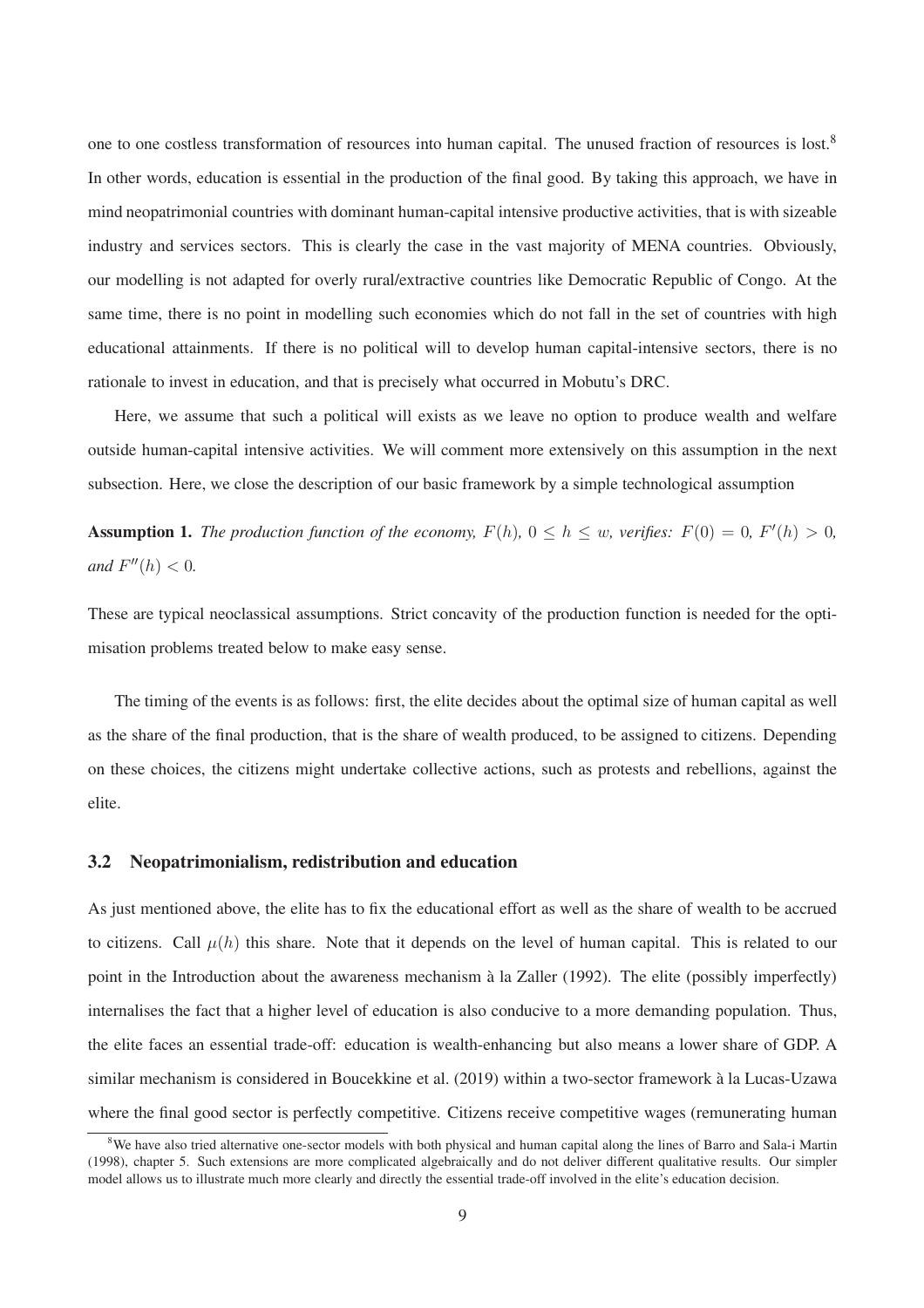capital) and transfers indexed on human capital to reflect Zaller's awareness. Here we take a short-cut with our one-sector model and the single 'redistribution' variable  $\mu(h)$ , embedding both direct remuneration to human capital and transfers.

We need not assume that the final good sector is competitive; the elite can depart from the marginal productivity-based remuneration of human capital, which is very often the case in the class of countries we are interested in. Neopatrimonialism is an institutional environment in which, by definition, the ruler may fix wages following particularistic considerations which often have nothing to do with marginal productivity. This is clear in Arab countries. This is neatly documented, among others, by Assaad (2014), who highlights "the use of labour markets by Arab regimes as tool of political appeasement in the context of 'authoritarian bargain' social contracts". So, we do not assume any direct link between wages and productivity. Rather, we leave wages in the black box of the "social contract" proposed by the elite, formalized here by our share,  $\mu(h)$ . Indeed, we assume the following:

# **Assumption 2.** *The redistribution rate*  $\mu(h)$  *is such that*  $0 \leq \mu(h) \leq 1$ ,  $\mu(0) = c > 0$ , and  $\mu'(h) > 0$ .

Notice a few interesting features. First of all, we keep the Zaller's mechanism in the sense that the share  $\mu(h)$  accruing to population is increasing in human capital. Moreover, one can easily guess how the level of neopatrimonialism can be measured. One simple marginalist evaluation of the latter is the derivative  $\mu'(h)$ : for given h, a larger  $\mu'(h)$  goes with a larger remuneration of human capital, which reinforces the Zaller mechanism and lowers the predatory neopatrimonial traits of the elite. In a working linear example, we shall parametrise the share in such a way that the degree of neopatrimonialism will show up immediately. Second, we assume that some minimal redistribution is ensured. This is a classical and sensible assumption: the share rate has two components, one indexed on the educational level and another autonomous. In the extreme case where only the latter component remains, the Zaller effect is nullified and neopatrimonialism is maximal.

We can now pose the optimisation problem of the elite:

$$
\begin{cases}\n\max_h \Psi(h) = (1 - \mu(h))F(h) \\
s.t. \quad 0 \le h \le w, \quad c \le \mu(h) \le 1.\n\end{cases}
$$
\n(1)

The first-order condition,  $\frac{\partial \Psi(h)}{\partial h} = 0$ , allows us to derive the optimal solution of the problem of the elite, namely  $h^*$ . The first-order condition for an interior maximum for the problem of the elite,  $\frac{\partial \Psi(h)}{\partial h} = 0$ , can be written as:

$$
(1 - \mu(h))F'(h) = \mu^{'}(h)F(h).
$$
\n(2)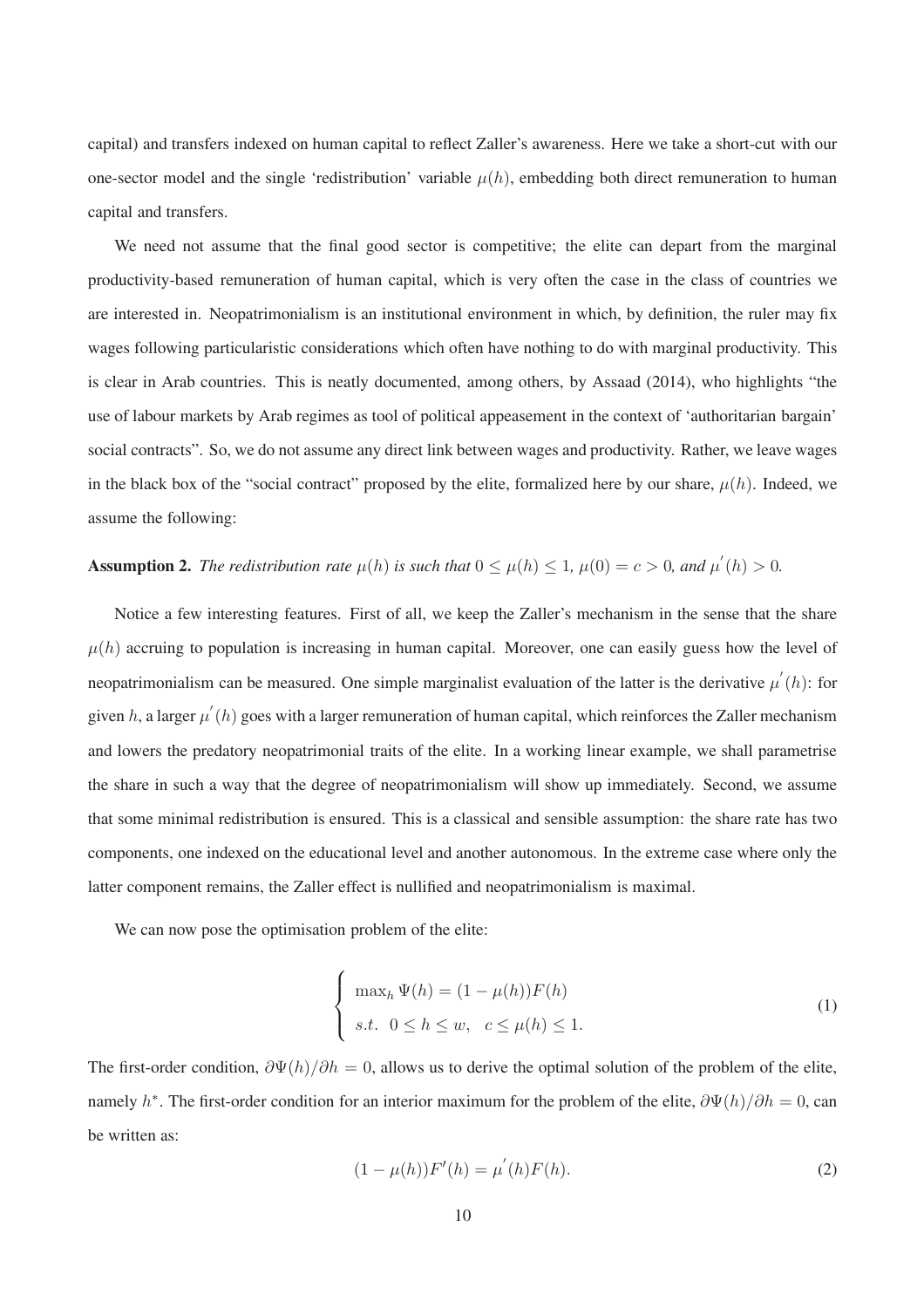This illustrates readily the trade-off at work: the left-hand side gives the marginal benefit for the elite of marginally increasing education, which should be equal at the optimum to the marginal cost incurred by the elite, the right-hand side of the equation above, through an increasing share of GDP given to population (Zaller effect). The second-order conditions are also informative:

$$
\frac{\partial^2 \Psi(h)}{\partial h^2} = -\mu''(h)F(h) - 2\mu'(h)F'(h) + (1 - \mu(h))F''(h).
$$

Clearly, the sufficient second-order conditions are immediately met under Assumptions 1 and 2 provided the share rate is convex in h (that is  $\mu''(h) \geq 0$ ).<sup>9</sup> It's then straightforward to fully characterise the existence and uniqueness of an optimal education decision,  $h^*$  (leading in turn to an optimal share rate  $\mu(h^*)$  from the elite's point of view). This is done in the next proposition.

**Proposition 1.** *Under Assumptions 1 and 2 and provided the share function is convex and non-constant, the elite problem has a unique solution* 0 < h<sup>∗</sup> < w *provided*

$$
\mu(w) \le 1, \quad (1 - \mu(w))F'(w) < \mu^{'}(w)F(w).
$$

The proof is straightforward. It is enough to notice that the left-hand side of the first-order condition (2) is strictly decreasing from  $(1 - c)F'(0) > 0$  to  $(1 - \mu(w))F'(w)$  while the right-hand side is strictly increasing from 0 to  $\mu'(w)F(w)$ . The condition  $(1 - \mu(w))F'(w) < \mu'(w)F(w)$  ensures that there is a unique solution comprised between 0 and w. The condition  $\mu(w) \leq 1$  is a normalisation assumption. Last but not least, notice that if the share function were identically equally to a constant, then there is no interior solution:  $h^* = w$ , as this would mean that the Zaller effect is nullified.

For the sake of more economic insight, we will consider throughout the following functional form for the share function:

$$
\mu(h) = c + (1 - \beta)h\tag{3}
$$

with  $\beta \in [0, 1]$ . This function meets the conditions of Proposition 1. It allows for a direct visualisation of the economic ingredients of our theory. Indeed parameter β may be interpreted as the *degree of neopatrimonialism.* As argued above in this section, a neopatrimonial regime is characterised, among others, by a predatory behaviour and by clientelism, i.e. the use of public resources for political legitimation and private use. We therefore suppose that the larger the degree of neopatrimonialism,  $\beta$ , the lower the share of redistribution to

 $9$ The second-order conditions may still hold for non-convex share functions but this would require finer specifications for both the share and production functions.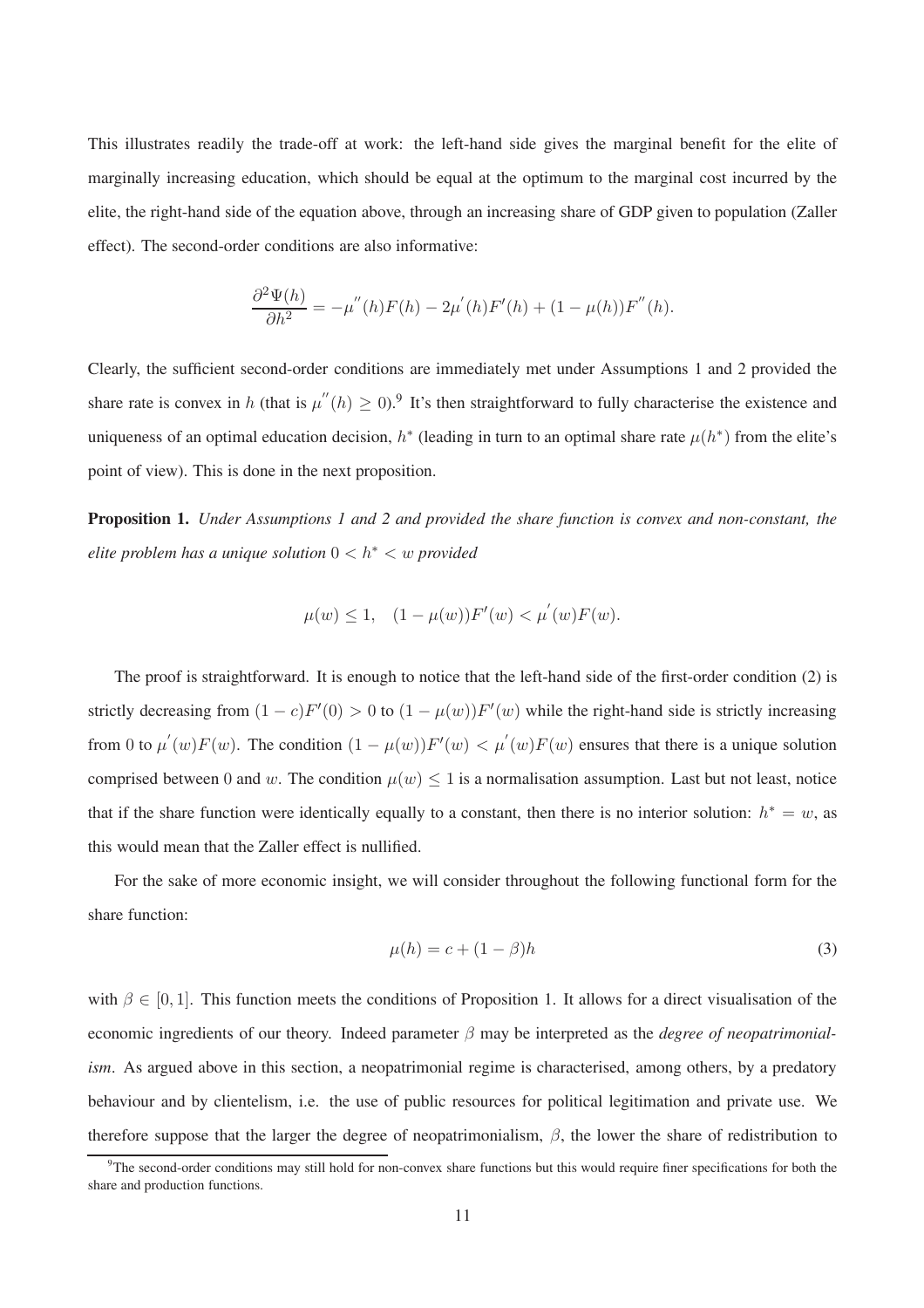citizens. Note also that the linear specification of the share function is a way to model directly the notion of imperfect internalisation of the Zaller mechanism alluded in the Introduction: The larger  $\beta$ , the lower the weight assigned by the elite to this mechanism. Even more importantly, this linear case allows to illustrate easily the relationship between the degree of neopatrimonialism,  $\beta$ , and educational effort.

**Corollary 1.** *Under the assumptions of Proposition 1, the optimal level of the education effort,* h ∗ *is increasing in the degree of neopatrimonialism,* β*. Moreover,* h <sup>∗</sup> = w *(corner solution) when neopatrimonialism is maximal*  $(\beta = 1)$ .

The proof is again straightforward through a direct application of the implicit function theorem to the firstorder condition. One ultimately gets:

$$
\frac{\partial h^*}{\partial \beta} = \frac{-h^* F'(h^*) - F(h^*)}{(1 - c - (1 - \beta)h^*) F''(h^*) - 2(1 - \beta)F'(h^*)} > 0.
$$

When  $\beta = 1$ , the share rate is independent of h, therefore the production motive of investment in human capital is not balanced by the Zaller effect, and the elite choose maximal education. This might seem paradoxical. It is not for many reasons. One is empirical: as outlined in Section 2 in the case of Arab countries, neopatrimonialism goes together with sizeable education investments. Our simple model can replicate easily this fact: in the linear share function case, as neopatrimonialism rises, the Zaller effect in less and less internalised by the elite, leading to more (mass) education.<sup>10</sup> Second, there are some conceptual reasons to believe that the relationship uncovered between neopatrimonialism and education is deeper. A very interesting related debate is the role of education in the political agenda of the neopatrimonial elite. We mentioned in the introduction the political will behind the industrialisation policies carried out after independence.

We now move to the final step of the game. How would citizens react to the social contract package (education, redistribution)? We show that the mechanism depicted above linking neopatrimonialism and education, via an imperfectly internalised Zaller effect, can lead to popular uprisings.

#### **3.3 Revolutions**

In a world in which the elite have the *de jure* power, citizens can protest against the policy chosen with collective actions like anti-system protests or popular revolutions. In this section, we focus on the role of neopatrimonialism and education in the launch of this type of collective actions. We do not push the analysis any further,

 $10$ Recall that our modelling discards overly extractive/rural economies like Mobutu's DRC in which case there is no rationale for the elite to invest in education.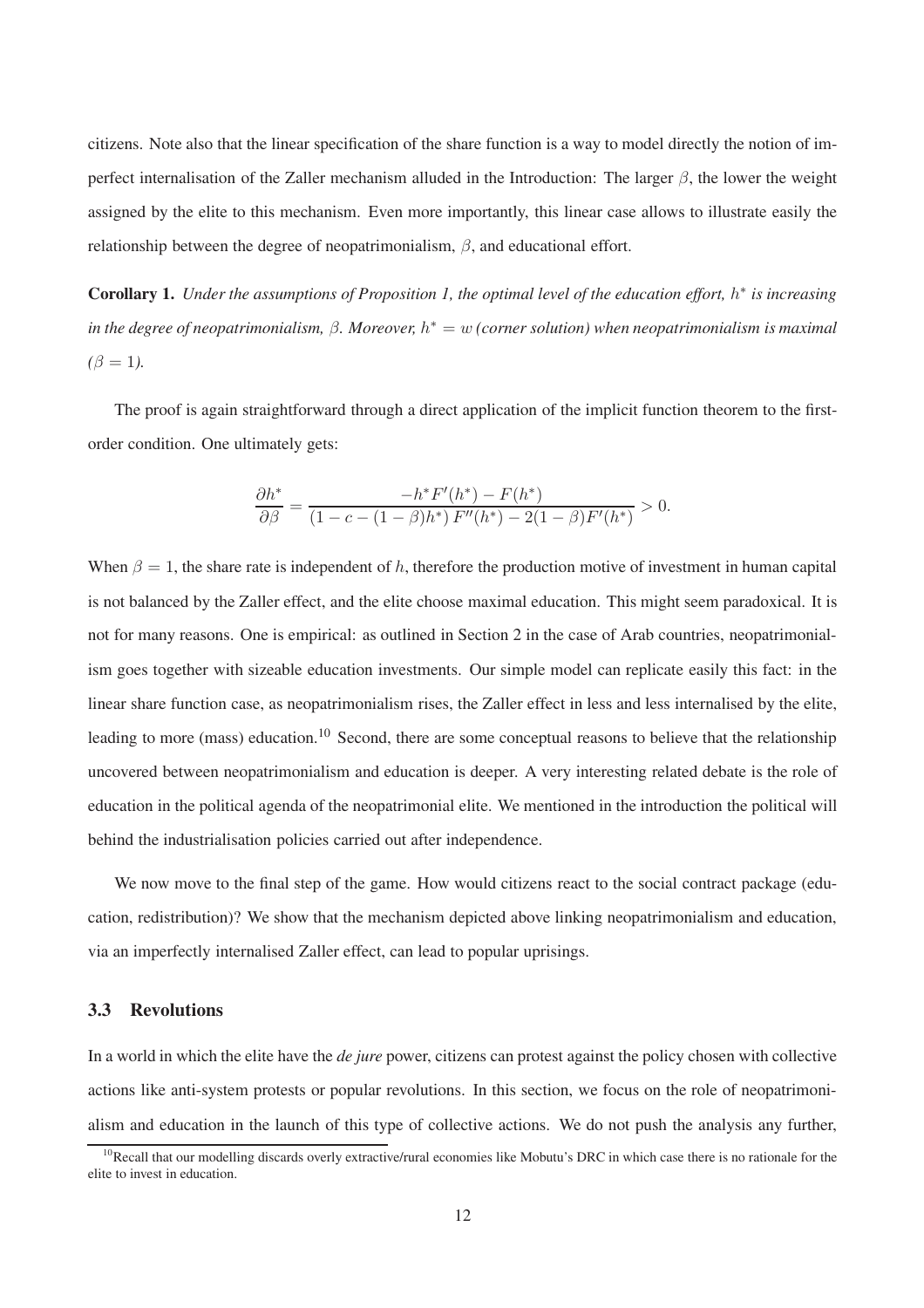and in particular, we do not investigate whether these popular uprisings and rebellions against the elite would necessarily generate a regime change.<sup>11</sup>

We normalise total citizens' population to one, so we can concentrate on the pay-off of the representative citizen. The assumption on timing is crucial: citizens know the share rate  $\mu(h^*)$  when choosing whether they undertake collective actions or not (note that this is the only choice they can make in this elementary setting). We define the indirect utility functions of citizens when revolting  $(R)$  or not  $(NR)$ , respectively (for notational simplification, we will denote  $h^*$  simply as  $h$ , we shall differentiate if necessary):

$$
V_R(h) = \rho(h)F(h)
$$
\n<sup>(4)</sup>

$$
V_{NR}(h) = \mu(h)F(h) \tag{5}
$$

where  $\rho(h) \in [0, 1]$  is the share of output that is obtained in the case of a popular uprising. The function  $\rho(h)$ can be directly related to the cost of collective actions in terms of the final good, as for instance the share of the final good produced that is not destroyed by a violent uprising (in such a case the cost of revolution is given by  $1 - \rho(h)$ ). Similarly to the share rate  $\mu(h)$  above, we assume the following:

**Assumption 3.** *The function*  $\rho(h)$  *is such that*  $\rho(0) = 0$ *, and*  $\rho'(h) > 0$ *.* 

Assumption 3 implies that the larger the level of education of the population, i.e. the level of human capital, the lower the cost of the popular uprising or the smaller the share of destroyed resources by the revolution. It has often been argued that a more educated population is more likely to adopt non-violent methods of protest Chenoweth and Ulfelder (2017). A different argument inspired by Acemoglu et al. (2005) is that revolutions involve a coordination problem. One might think that education does lower the coordination costs of mass revolts, as argued in Boucekkine et al. (2016).

The decision of citizens in our setting is driven by the same trade-off emphasised by Acemoglu et al. (2005) and Boucekkine et al. (2016). The citizens will revolt if and only if  $V_{NR}(h) < V_R(h)$ . Given the forms of the indirect utilities given above, they do so if and only if  $\mu(h) < \rho(h)$ . This is a quite standard condition in the literature of institutional change opened up by Acemoglu and Robinson (2006): citizens will revolt provided the cost of revolution  $(1 - \rho(h))$  is lower compared to inequality faced (here captured by  $1 - \mu(h)$ , the share of GDP accruing to the elite).

It is now possible to derive some useful insight into the revolt conditions in our framework, in particular

 $<sup>11</sup>$ Of course, popular uprisings and protests are important signals of the probability of a regime change. Still, the guarantee of success</sup> is not sure, because the elites may try to stop the protest with repression or larger redistribution. In other words, in this section we do not look at the post-revolution game when popular uprisings take place.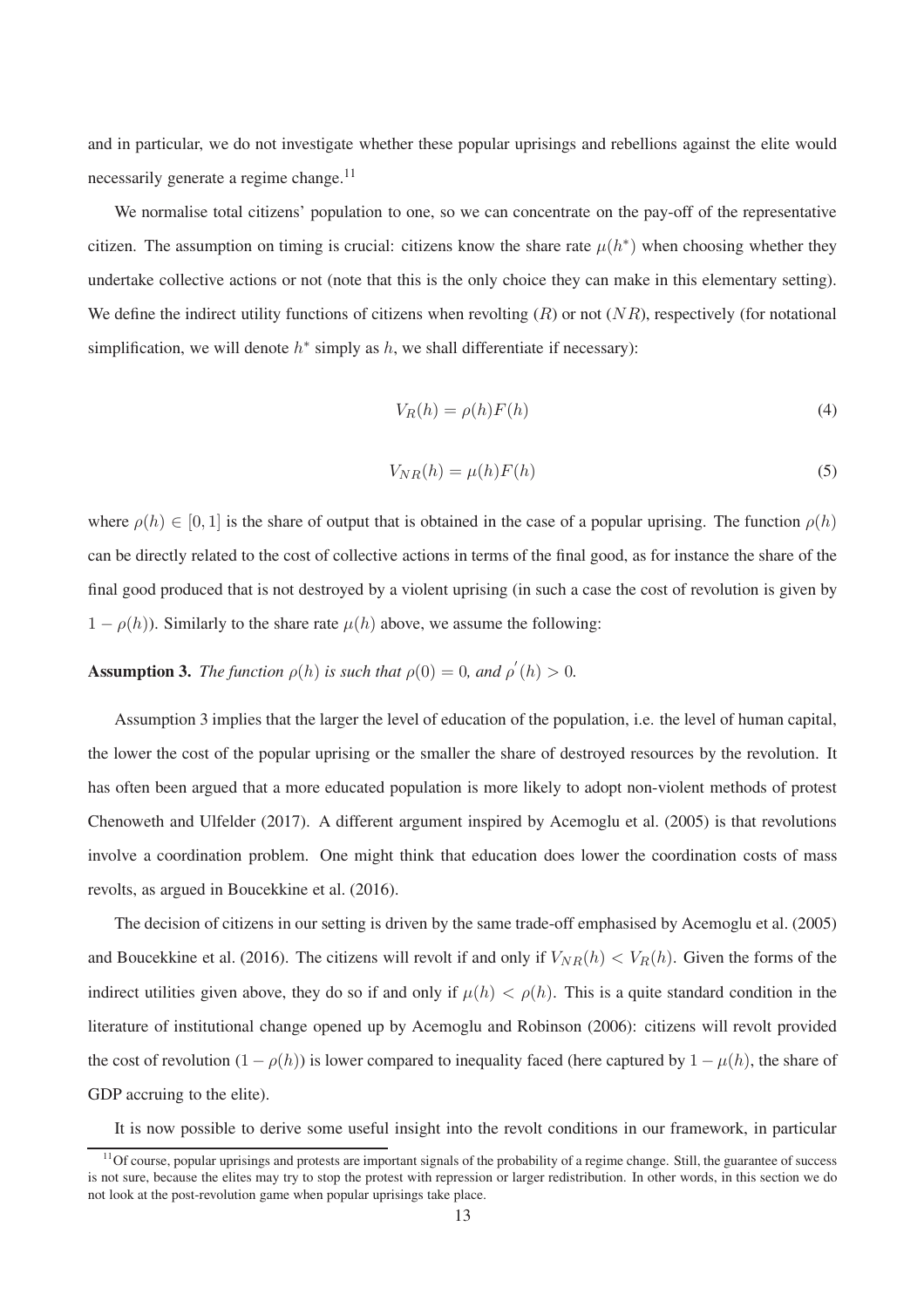into the role of neopatrimonialism. We use from now the linear specification of  $\mu(h)$  adopted in the previous subsection. Notice at first that for any given h (not necessarily equal to  $h^*$ ), the revolution condition  $\mu(h)$  <  $\rho(h)$  is equivalent to:

$$
\beta > 1 - \frac{\rho(h) - c}{h}.
$$

It is then possible to state the following intermediate result:

**Proposition 2.** *Under Assumption 3, a rising level of human capital* h *requires a lower degree of neopatrimonialism,*  $\beta$ *, for citizens to revolt if the cost of revolutions is strictly concave in h (or equivalently if*  $\rho(h)$  *is convex in h). The reverse occurs if the cost of revolutions is strictly convex in h, and* c *is small enough.*

The proof is straightforward. When  $\rho(h)$  is strictly convex, the function  $\frac{\rho(h)-c}{h}$  is increasing in h (because  $\rho'(h)h > \rho(h)$ ). This means that as h goes up, the revolution condition is easier to be checked: it requires lower degrees of neopatrimonialism to hold. This is not surprising: if the cost of revolution is strictly concave, then as human capital rises, the marginal increment in the cost of revolts goes down making neopatrimonialism (through the imperfect internalisation of the Zaller effect) more and more unacceptable. In this case, neopatrimonialism and human capital accumulation are antinomic. The opposite occurs for symmetric reasons when the cost of revolution is strictly convex (unless the autonomous component of the redistribution share, c, is large enough).

Now, we examine the citizens' decision at  $h = h^*$ . Remember that by Corollary 1,  $h^* = h^*(\beta)$  is increasing in  $\beta$ . At the elite's optimal level of education, the revolution condition becomes:

$$
\beta > 1 - \frac{\rho(h^*(\beta)) - c}{h^*(\beta)}.
$$

As one can see, the condition above imposes a lower or upper bound on the neopatrimonialism degree  $\beta$ . The ultimate outcome depends on the curvatures of functions  $\rho(.)$  and  $h^*(.)$ . Rather than exploring all the possibilities as we have just done above, which is easy but tedious algebra, we consider the neutral case in which  $\rho(.)$  has the same affine specification as the redistribution rate  $\mu(h)$ . We get the following easy result:

**Proposition 3.** Suppose  $\rho(h) = c' + (1 - \rho)h$ , with  $0 < \rho < 1$  and  $\rho(w) \le 1$ , and set  $c = c'$  for simplicity. *The revolution condition is then fulfilled provided*  $\beta > \rho$ *.* 

In this symmetric case, citizens will revolt at the elite's optimal education decision provided the degree of neopatrimonialism is large enough. Because  $h^*(.)$  is increasing in  $\beta$ , this coincides with high enough values of education again.

Our simple theoretical model highlights that, as education rises, the probability of a revolution increases in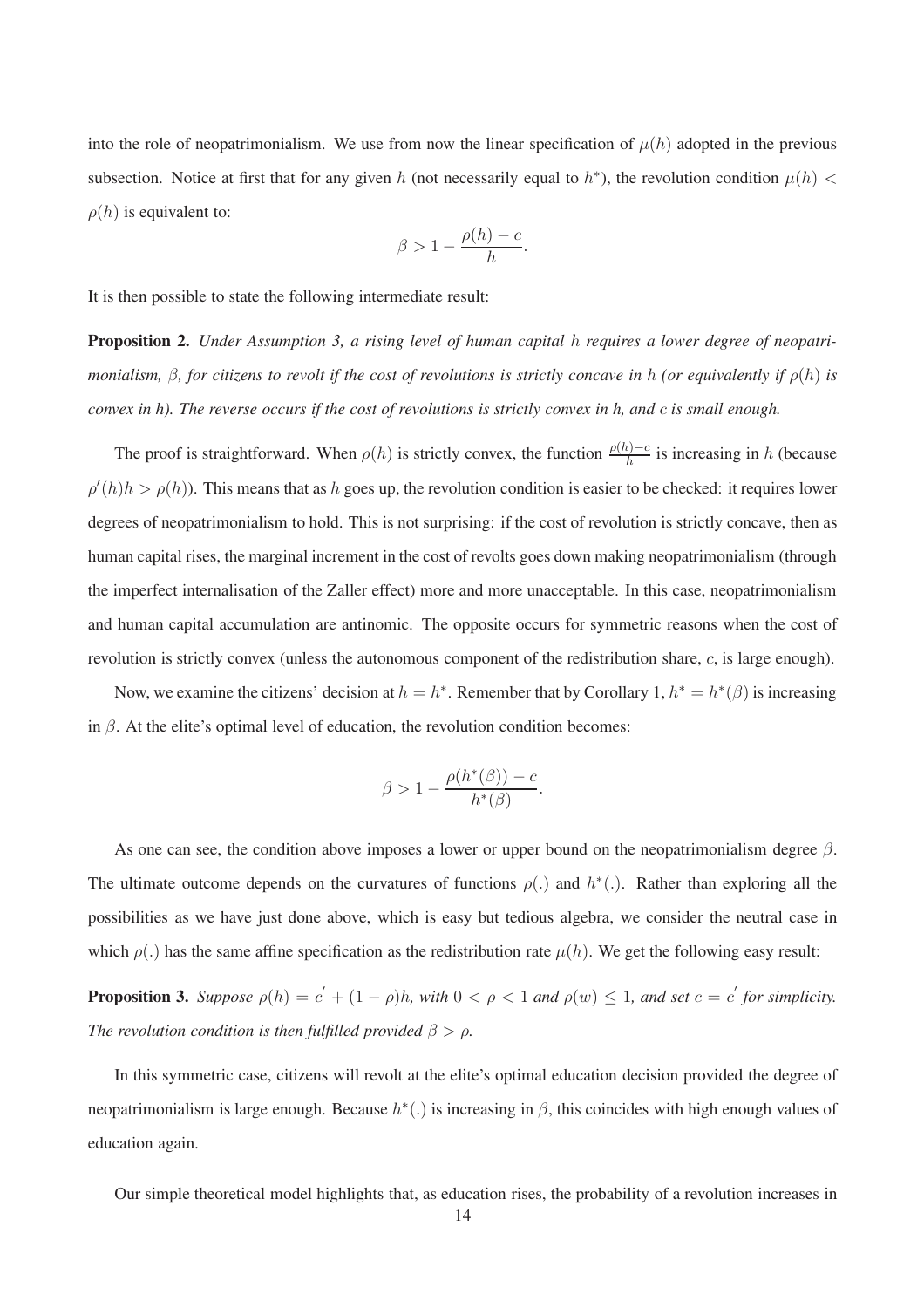strong neopatrimonial states. Indeed, Proposition 2 states that high levels of education are incompatible with high levels of neopatrimonialism. Furthermore, as the degree of neopatrimonialism is measured in our simple model by the degree of non-internalisation of the Zaller effect, optimal education by the dictators goes up when the level of neopatrimonialism rises (Corollary 1). Given this property, popular uprisings occur when the degree of patrimonialism is large enough (Proposition 3). This suggests that neopatrimonial states voluntarily investing in raising educational attainment, as many have done in the last sixty years (see Section 2) to increase national income, plant the seeds of their own destruction.

# **4 Empirical model and data**

In this Section, we test the hypothesis, in a large panel data analysis, that a revolution is more likely to occur in neopatrimonial countries when their population becomes increasingly educated. We first provide precise definitions of 'regime changes' and 'regime breakdowns'. We then describe our econometric models and the data we use.

#### **4.1 Regime changes and regime breakdowns**

A political regime is characterised by Djuve et al. (2019) as "the set of (formal and informal) rules that are essential for selecting political leaders and maintaining them in power" (p.2). A regime change occurs when these rules are substantially altered. Such a definition covers all regime changes, in the sense that it is not restricted, for example, to a transition from 'democracy' to 'autocracy' (or vice-versa). Djuve et al. (2019) report thirteen categories of regime breakdown leading to a substantive regime change in the V-Dem database. A distinction is made between the most important and the several types of processes which led to the end of a political regime. We use the broader definition, given the fact that singling out one cause is an uncertain exercise.

Table 1 reports all types of regime breakdown which occurred during the period 1950-2017 in all independent countries still existing in 2017. Regime change is most often triggered by an elite: the military (MILCOUP), a political group (OTHCOUP), or the incumbent (SELFCOUP, DINCUMB and NODINCUMB). Revolutions (POPUR), our regime breakdown of interest, also happen although there are relatively rare events.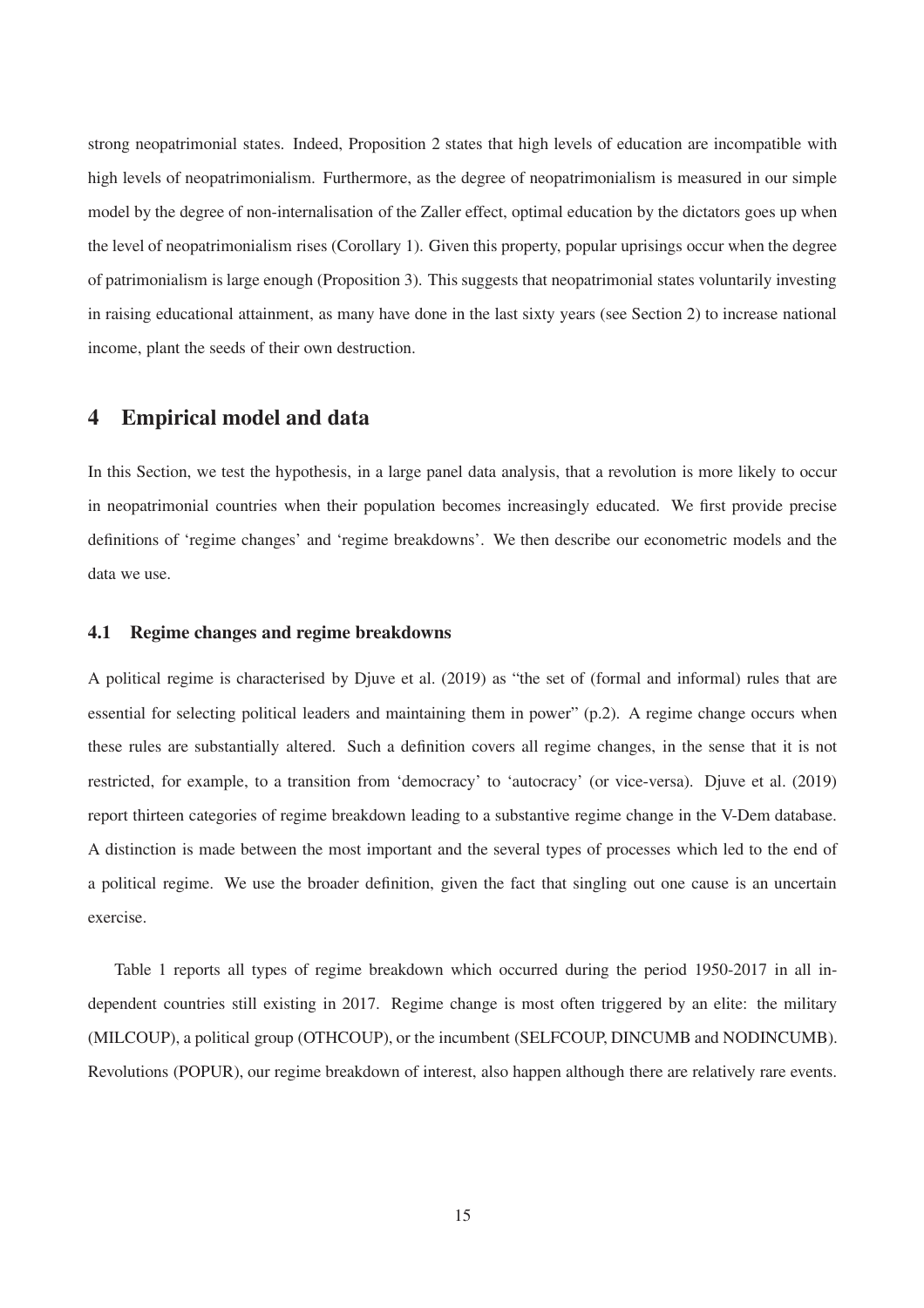| Name             | Definition                                                            | Number |
|------------------|-----------------------------------------------------------------------|--------|
|                  |                                                                       |        |
| <b>MILCOUP</b>   | Military coup d'état                                                  | 163    |
| <b>OTHCOUP</b>   | Coup d'état by other groups                                           | 21     |
| <b>SELFCOUP</b>  | Self-coup to consolidate the power of incumbent leader                | 63     |
| <b>ASSASS</b>    | Assassination of sitting leader                                       | 8      |
| <b>NATDEATH</b>  | Natural death of sitting leader                                       | 9      |
| CIVWL            | Loss in civil war                                                     | 33     |
| <b>INTWL</b>     | Loss in interstate war                                                | 10     |
| <b>FORINT</b>    | Foreign intervention                                                  | 36     |
| <b>POPUR</b>     | Popular uprising                                                      | 48     |
| <b>DINCUMB</b>   | Democratisation, guided by sitting regime                             | 126    |
| <b>NODINCUMB</b> | Directed transition without democratisation, guided by sitting regime | 85     |
| <b>DNOINCUMB</b> | Democratisation by actors outside sitting regime                      | 16     |
| <b>OTH</b>       | Other                                                                 | 9      |

Table 1: Categories of regime breakdown

Note: Data from Djuve et al. (2019) for the period 1950-2017, all independent countries still existing in 2017.

## **4.2 Econometric model**

We estimate a sequential logit model to investigate in a flexible manner how neopatrimonialism and education are related to the occurrence of a regime change, and subsequently, revolutions (Liao, 1994). We first look at the determinants of a regime change (selection equation):

$$
Prob(REGCH_{it} = 1) = G(\beta_0 + \beta_1 NEOPAT_{it-1} + \beta_2 EDUC_{it-1} +
$$

$$
\beta 3[EDUC_{it-1} * NEOPAT_{it-1}] + CVARS_{it-1}\gamma)
$$

where  $REGCH_{it}$  takes the value of one if a regime change occurred in country i at time t,  $EDUC$  is a measure of educational attainment at time  $t - 1$ ,  $NEOPAT$  is the level of neopatrimonialism. The CVARS are other control variables. We estimate a logit model, where  $G$  is the logistic function.

Then, conditional on a regime change happening, we examine the determinants of the probability of a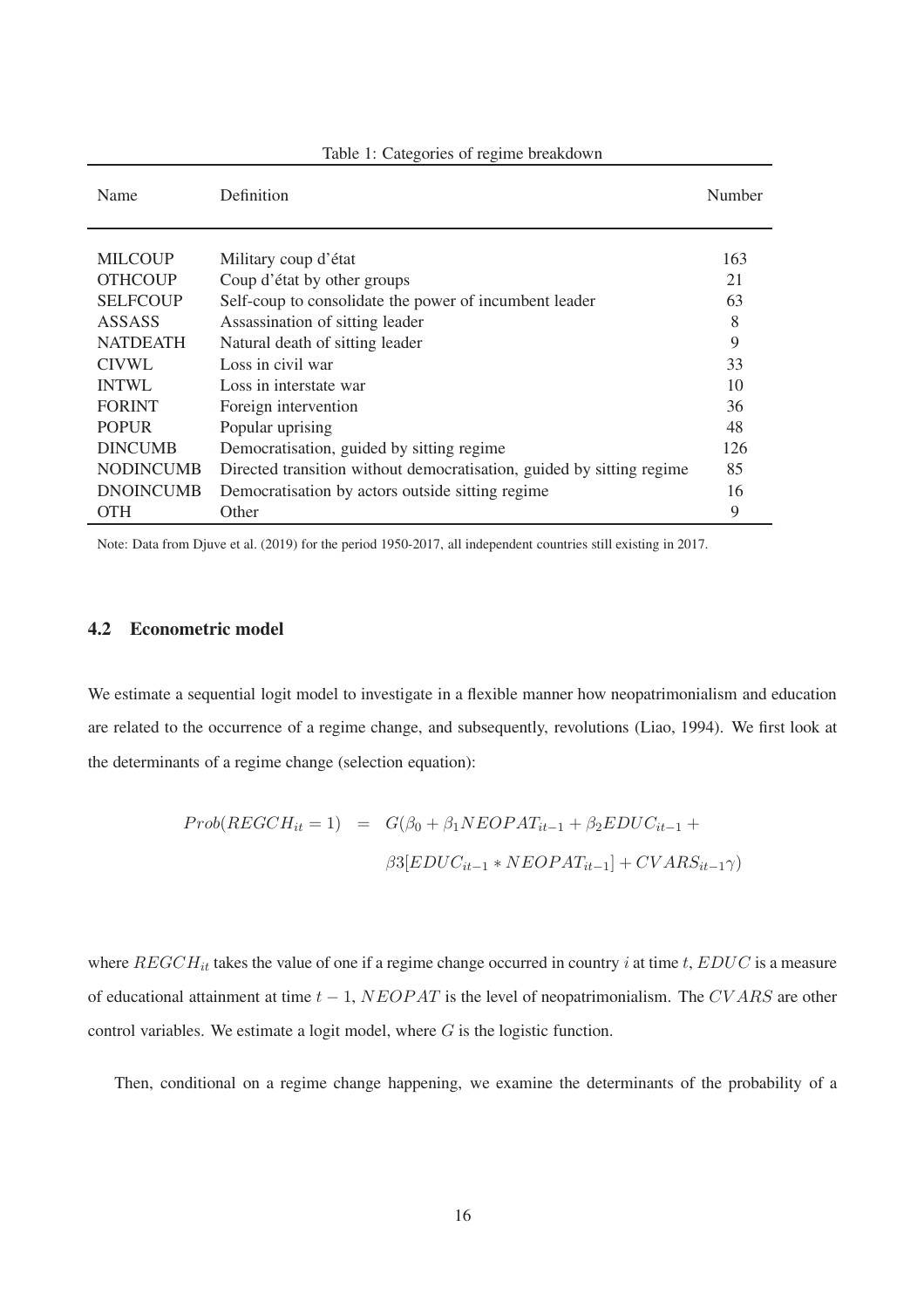popular uprising taking place:

$$
Prob(POPUR_{it} = 1 | REGCH_{it} = 1) = G(\delta_0 + \delta_1 NEOPAT_{it-1} + \delta_2 EDUC_{it-1} + \delta_3 [EDUC_{it-1} * NEOPAT_{it-1}] + CVARS_{it-1} \lambda)
$$

We estimate the two models in sequence but separately. One worry may be that a form of selection bias occurs if the transition to a specific regime change depends on unobserved variables (Holm and Jæger, 2011). A bivariate probit selection model could be used, but, in the absence of a relevant variable only belonging to the selection equation, this sample selection correction is likely to fail (Wooldridge,  $2016$ ).<sup>12</sup>

Our key parameters are  $\beta_3$  and  $\delta_3$ . They indicate how the presence of neopatrimonialism influences the probability of a regime change and the probability of a revolution triggering this regime change, *conditional* on the country-specific level of educational attainment. We expect both coefficients to be positive, meaning that a neopatrimonial state becomes increasingly vulnerable as the level of education rises among the population.

### **4.3 Control variables**

We have already defined, in Section 2, neopatrimonialism and education.<sup>13</sup> We also include in our baseline model time-varying control variables which are usually considered as standard potential determinants of social conflicts (Sambanis, 2002; Fearon and Laitin, 2003; Collier and Hoeffler, 2004; Dixon, 2009; Djuve et al., 2019): natural resources abundance (NATRES), income per capita (GDPPC), population size (POP), economic growth (GROWTH), ethnic (ETHFRAC) and religious fractionalisation (RELFRAC), the cubic polynomial of regime duration (DUR, DUR2, DUR3).

*Natural resources abundance* corresponds to total resource income (the volume of production of oil, gas, coal, metals times the price of these resources) per capita, expressed in 2007 US dollars, and transformed using an inverse hyperbolic sine transformation (IHS) (to deal with outliers and zero values). Data come from Haber and Menaldo (2011).<sup>14</sup> Log of *real income per capita* in 2011 US dollars, log of *population size* and *economic*

 $12$ Nevertheless, our results are robust to the use of a Heckman probit model with identification through non-linear functional form. Furthermore, using five-year lags of education and neopatrimonialism (overall index or its components) to reduce any simultaneity bias generates qualitatively similar results. This is not surprising as values of these variables change slowly over time.

 $<sup>13</sup>$ Data for education are available every five years. To obtain yearly values, linear interpolation has been used.</sup>

<sup>&</sup>lt;sup>14</sup>Given that values are not available beyond 2006, we used a simple linear (country) fixed effects models to predict the missing values, using as independent variable total resource rents per capita expressed in 2011 US dollars from the World Bank Development Indicators and available for the period 1970-2018 (http://wdi.worldbank.org/).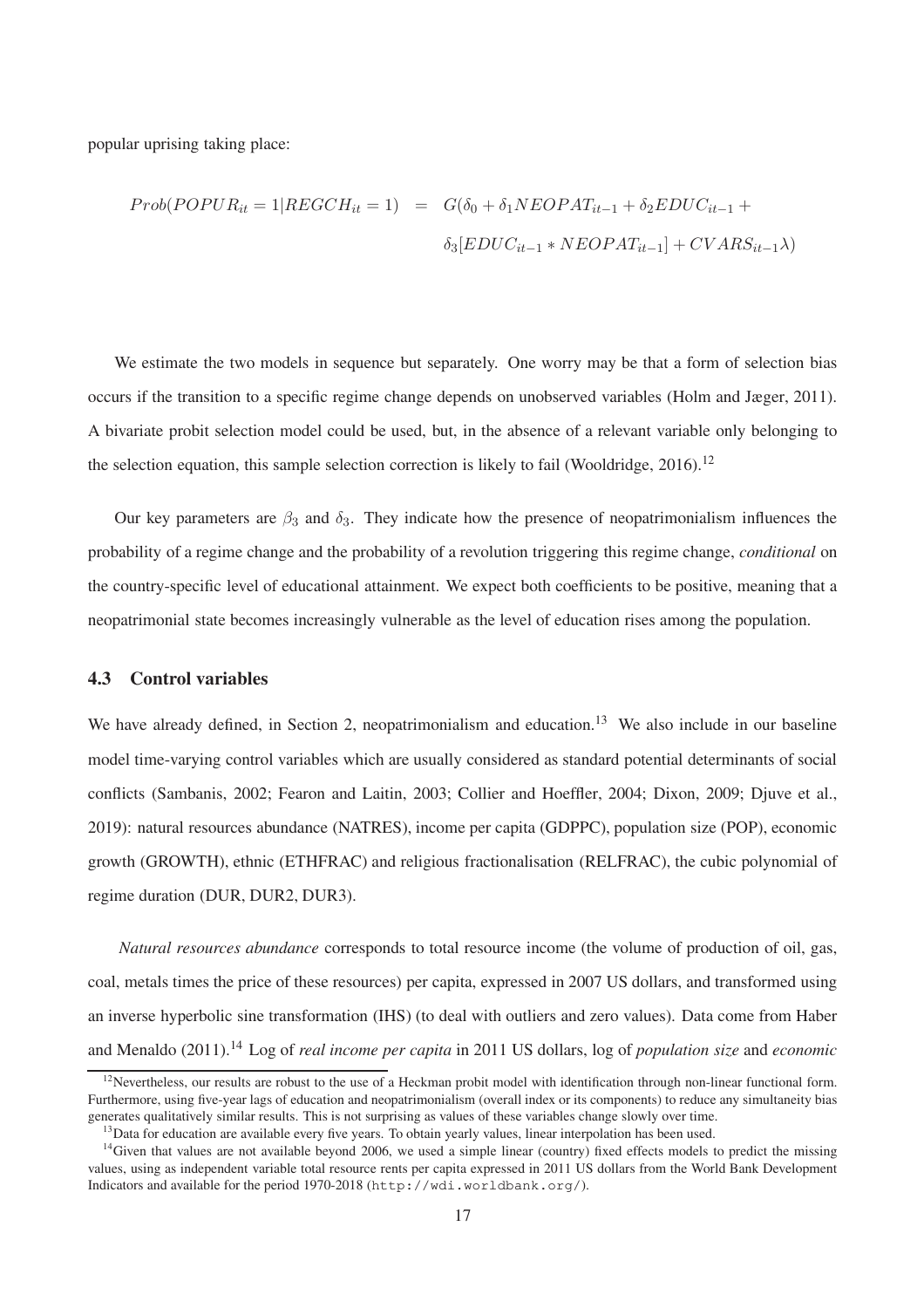*growth* come from the Maddison Project Database.<sup>15</sup> Data for *ethnic and religious fractionalisation* come from Alesina et al. (2003). Regime change is also likely to depend on regime duration. To account flexibly for this temporal dependence, we follow Carter and Signorino (2010), and we add the cubic polynomial of *regime duration*.

It is common to include country fixed effects when dealing with panel data to control for unobserved heterogeneity. However, in doing so, we would sacrifice a large amount of between-country information (Beck and Katz, 2001), which becomes a crucial issue when dealing with a rare event such as a revolution. An initial compromise is to include *region fixed effects* to account for unobserved factors specific to a given geographic reason.<sup>16</sup> We can also include *decennial period fixed effects* to control for global common shocks. In other regressions, we control for time-invariant unobserved heterogeneity by including the country-specific averages of the time-varying variables (Allison, 2009).<sup>17</sup> In that way, our parameters of interest will be solely identified on the basis of time-series (within) variation.

Overall, our sample covers 429 regime changes in 156 countries over the period 1950-2017.

# **5 Results**

#### **5.1 Regime change**

Our empirical results related to the determinants of regime change are presented in the first four columns of Table 2. Column [1] indicates that a high level of income per capita and fast economic growth reduce the probability of a regime change. On the other hand, a rise in neopatrimonialism increases this probability. The average marginal effect is reported at the bottom of Table 2. A 0.2 point rise in the neopatrimonialism index (ranging from 0 to 1) is associated with about a 1% increase in the probability of a regime change. This is a substantial effect, given that the average predicted probability in the full absence of neopatrimonialism is  $3\%$ . On the other hand, the coefficient on education is small, negative, and statistically insignificant, suggesting that a more educated population is not necessarily a more politically active population.

However, this would be a premature conclusion. In column [2], we interact education and neopatrimonialism. The coefficient on this interaction term is large, positive, and statistically significant. Inclusion of this variable appears therefore to improve the goodness of fit of the model (Karaca-Mandic et al., 2012). The left

<sup>15</sup>https://www.rug.nl/ggdc/historicaldevelopment/maddison/

<sup>&</sup>lt;sup>16</sup>The regions are Eastern Europe and Central Asia; Latin America and the Caribbean; Middle East and North Africa; Sub-Saharan Africa; Asia and pacific.

<sup>&</sup>lt;sup>17</sup>This model is known as a 'hybrid', 'between-within', or 'correlated random effects' model.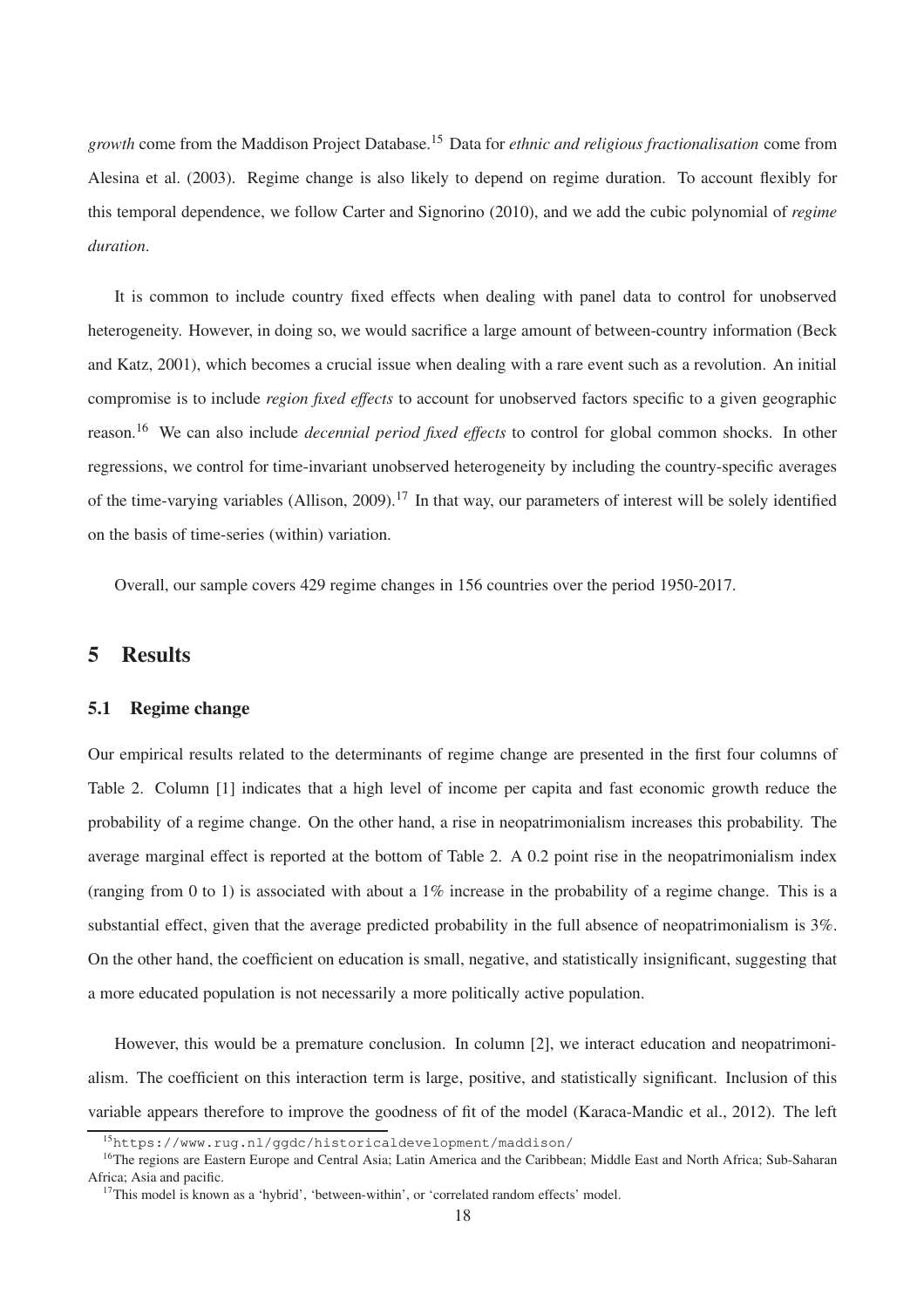panel of Figure 6 illustrates how the average marginal effect (AME) of a one point rise in neopatrimonialism increases and turns positive and statistically significant beyond four years of average education in the population. The AME doubles when education increases from four to eight years. These results suggest that the stability of a political regime is increasingly compromised in countries combining high neopatrimonialism and rising levels of education. In columns [3] and [4], we adopt a hybrid model by including the country-specific averages of the time-varying variables to mimic a fixed effects model.<sup>18</sup> The inclusion of these additional variables ensures that our results are not driven by unobserved time-invariant factors since identification relies on changes within countries. Our key results are qualitatively similar to our previous results. The effect of neopatrimonialism is much larger when a large fraction of the population is educated. Quantitatively, the conditional AME are larger, as highlighted by the right panel of Figure 6.

| <b>REGCH</b> | <b>REGCH</b>                                                                                                                 | <b>REGCH</b>                                                                                                                    | <b>REGCH</b>                                                                                                                    | <b>POPUR</b>                                                                                                                    | <b>POPUR</b>                                                                                                                    | <b>POPUR</b>                                                                                                                    | <b>POPUR</b>                                                                                                                                                                                                                                                 |
|--------------|------------------------------------------------------------------------------------------------------------------------------|---------------------------------------------------------------------------------------------------------------------------------|---------------------------------------------------------------------------------------------------------------------------------|---------------------------------------------------------------------------------------------------------------------------------|---------------------------------------------------------------------------------------------------------------------------------|---------------------------------------------------------------------------------------------------------------------------------|--------------------------------------------------------------------------------------------------------------------------------------------------------------------------------------------------------------------------------------------------------------|
| P<br>(1]     | P<br>$[2]$                                                                                                                   | W<br>$[3]$                                                                                                                      | W<br>$[4]$                                                                                                                      | P<br>$[5]$                                                                                                                      | P<br>[6]                                                                                                                        | W<br>$[7]$                                                                                                                      | W<br>[8]                                                                                                                                                                                                                                                     |
| $-0.083$     | $-0.290***$                                                                                                                  | $-0.046$                                                                                                                        | $-0.476***$                                                                                                                     | $-0.046$                                                                                                                        | $-0.799*$                                                                                                                       | $-0.471$                                                                                                                        | $-1.936***$<br>(0.706)                                                                                                                                                                                                                                       |
| $1.021***$   | $-0.597$                                                                                                                     | $1.156*$                                                                                                                        | $-1.963**$                                                                                                                      | $4.462***$                                                                                                                      | 0.078                                                                                                                           | $6.957***$                                                                                                                      | $-1.372$<br>(3.287)                                                                                                                                                                                                                                          |
|              | $0.316***$<br>(0.102)                                                                                                        |                                                                                                                                 | $0.609***$<br>(0.133)                                                                                                           |                                                                                                                                 | $1.018**$<br>(0.485)                                                                                                            |                                                                                                                                 | $1.921***$<br>(0.635)                                                                                                                                                                                                                                        |
| $-0.006$     | $-0.011$                                                                                                                     | $-0.045$                                                                                                                        | $-0.058$                                                                                                                        | $-0.104$                                                                                                                        | $-0.115$                                                                                                                        | $-0.421**$                                                                                                                      | $-0.461**$<br>(0.226)                                                                                                                                                                                                                                        |
| $-0.211*$    | $-0.173$                                                                                                                     | $-0.383$                                                                                                                        | $-0.238$                                                                                                                        | 0.333                                                                                                                           | 0.344                                                                                                                           | $1.583*$                                                                                                                        | 1.698*<br>(0.900)                                                                                                                                                                                                                                            |
| $-2.564***$  | $-2.612***$                                                                                                                  | $-1.916**$                                                                                                                      | $-2.069**$                                                                                                                      | 3.119*                                                                                                                          | $3.374*$                                                                                                                        | 3.988*                                                                                                                          | $5.032**$                                                                                                                                                                                                                                                    |
| 0.025        | $-0.001$                                                                                                                     | $-0.018$                                                                                                                        | $-0.587$                                                                                                                        | $0.253*$                                                                                                                        | 0.243                                                                                                                           | 3.520                                                                                                                           | (2.386)<br>3.148                                                                                                                                                                                                                                             |
| 0.328        | 0.325                                                                                                                        | 0.230                                                                                                                           | 0.210                                                                                                                           | 0.151                                                                                                                           | $-0.124$                                                                                                                        | $-0.653$                                                                                                                        | (2.395)<br>$-1.070$<br>(0.840)                                                                                                                                                                                                                               |
| $-0.463$     | $-0.246$                                                                                                                     | $-0.496$                                                                                                                        | $-0.483$                                                                                                                        | $-0.191$                                                                                                                        | 0.068                                                                                                                           | 0.202                                                                                                                           | 0.344                                                                                                                                                                                                                                                        |
| $-0.090$     | 0.198                                                                                                                        | $-1.662$                                                                                                                        | 0.151                                                                                                                           | $-2.010$                                                                                                                        | $-0.432$                                                                                                                        | $-3.815$                                                                                                                        | $-1.319$                                                                                                                                                                                                                                                     |
| (1.235)      | (1.237)                                                                                                                      | (2.833)                                                                                                                         | (2.919)                                                                                                                         | (2.899)                                                                                                                         | (2.996)                                                                                                                         | (9.820)                                                                                                                         | (10.697)                                                                                                                                                                                                                                                     |
|              |                                                                                                                              |                                                                                                                                 |                                                                                                                                 |                                                                                                                                 |                                                                                                                                 |                                                                                                                                 | $-3.737$                                                                                                                                                                                                                                                     |
|              |                                                                                                                              |                                                                                                                                 |                                                                                                                                 |                                                                                                                                 |                                                                                                                                 |                                                                                                                                 | (3.496)                                                                                                                                                                                                                                                      |
|              |                                                                                                                              |                                                                                                                                 |                                                                                                                                 |                                                                                                                                 |                                                                                                                                 |                                                                                                                                 | 1.236                                                                                                                                                                                                                                                        |
|              |                                                                                                                              |                                                                                                                                 |                                                                                                                                 |                                                                                                                                 |                                                                                                                                 |                                                                                                                                 | (1.147)<br>(1.177)                                                                                                                                                                                                                                           |
|              |                                                                                                                              |                                                                                                                                 |                                                                                                                                 |                                                                                                                                 |                                                                                                                                 |                                                                                                                                 |                                                                                                                                                                                                                                                              |
| $0.050***$   |                                                                                                                              | $0.056***$                                                                                                                      |                                                                                                                                 | $0.367***$                                                                                                                      |                                                                                                                                 | $0.512***$                                                                                                                      |                                                                                                                                                                                                                                                              |
| (0.018)      |                                                                                                                              | (0.033)                                                                                                                         |                                                                                                                                 | (0.105)                                                                                                                         |                                                                                                                                 | (0.148)                                                                                                                         |                                                                                                                                                                                                                                                              |
| 8,067        | 8,067                                                                                                                        | 8,067                                                                                                                           | 8,067                                                                                                                           | 429                                                                                                                             | 429                                                                                                                             | 429                                                                                                                             | 429                                                                                                                                                                                                                                                          |
|              | (0.054)<br>(0.354)<br>(0.033)<br>(0.116)<br>(0.772)<br>(0.061)<br>(0.346)<br>0.113<br>(1.445)<br>0.010<br>(0.480)<br>(0.389) | (0.082)<br>(0.617)<br>(0.033)<br>(0.118)<br>(0.774)<br>(0.063)<br>(0.357)<br>$-0.050$<br>(1.449)<br>0.042<br>(0.483)<br>(0.408) | (0.138)<br>(0.676)<br>(0.073)<br>(0.241)<br>(0.804)<br>(0.450)<br>(0.359)<br>0.171<br>(2.056)<br>$-0.035$<br>(0.665)<br>(0.395) | (0.181)<br>(0.869)<br>(0.071)<br>(0.254)<br>(0.823)<br>(0.509)<br>(0.352)<br>$-0.195$<br>(2.119)<br>0.030<br>(0.692)<br>(0.395) | (0.149)<br>(1.306)<br>(0.082)<br>(0.308)<br>(1.845)<br>(0.147)<br>(0.783)<br>2.462<br>(3.258)<br>$-0.852$<br>(1.040)<br>(0.908) | (0.412)<br>(2.232)<br>(0.083)<br>(0.306)<br>(1.794)<br>(0.153)<br>(0.838)<br>1.105<br>(3.538)<br>$-0.504$<br>(1.182)<br>(0.887) | (0.427)<br>(2.074)<br>(0.200)<br>(0.827)<br>(2.318)<br>(2.246)<br>(0.857)<br>$-0.742$<br>(3.857)<br>0.263<br>(1.155)<br>(1.210)<br>Notae: *** $\sim 0.01$ ** $\sim 0.05$ * $\sim 0.10$ Cluster reput standard errors are in perentheses. By peopled model W. |

Table 2: Determinants of a regime change and revolution

Notes: <sup>∗∗∗</sup>p<0.01 <sup>∗∗</sup>p<0.05 <sup>∗</sup>p<0.10. Cluster-robust standard errors are in parentheses. P: pooled model. W: within model. All regressions include region and time fixed effects.

#### **5.2 Revolutions as regime breakdown mode**

Our empirical results related to the determinants of a revolution (popular uprising) occurring given a regime change are presented in the last four columns of Table 2. In column [5], a revolution is more likely to take place in countries characterised by a large population and, contrary to the results related to the determinants of regime

<sup>&</sup>lt;sup>18</sup>A key advantage of this approach, relative to a conditional logit model, is that we can still calculate average marginal effects.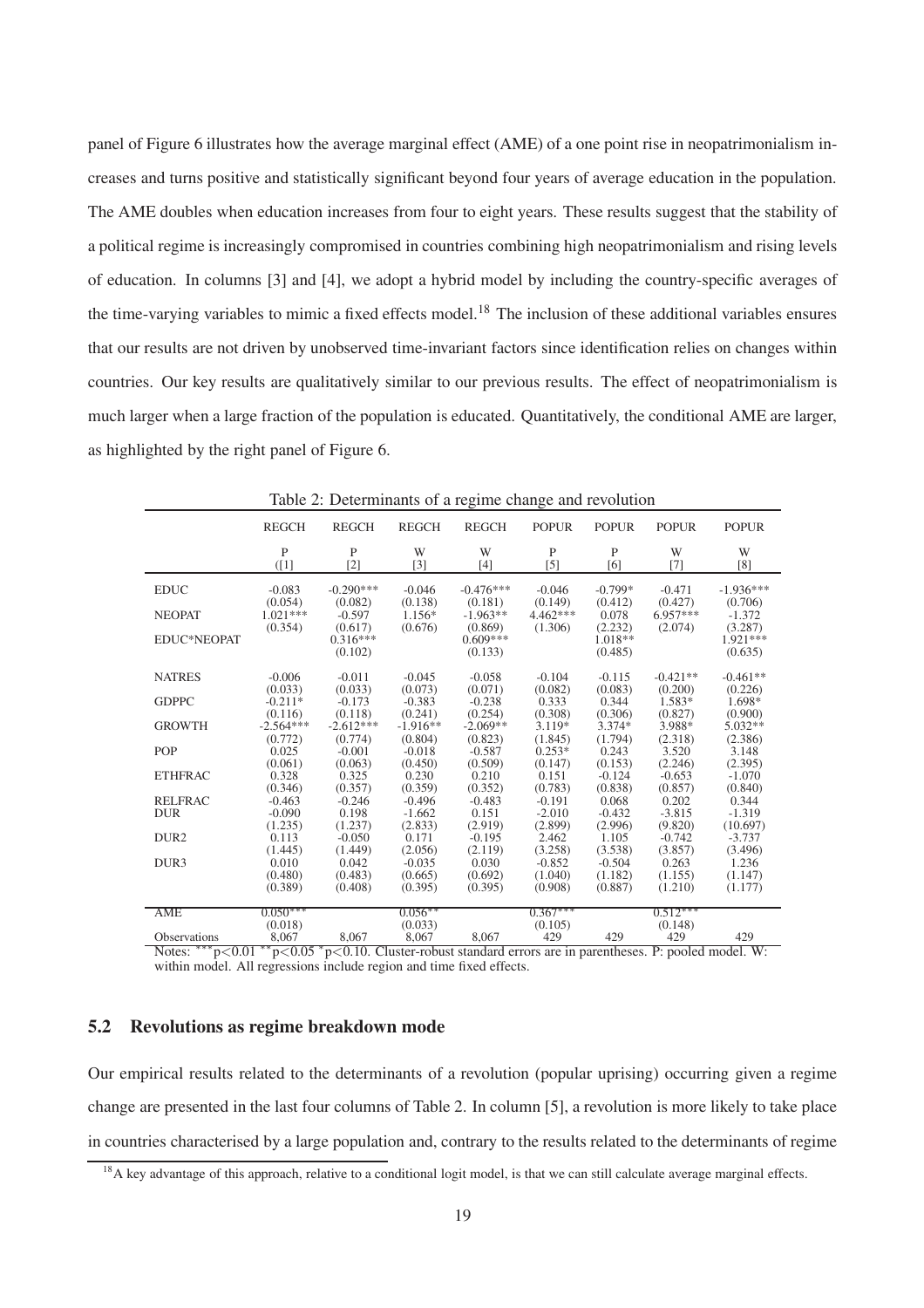Figure 6: Average marginal effect of neopatrimonialism on the probability of a regime change conditional on education



change, recent fast economic growth. The presence of neopatrimonialism has a large effect on the probability of a revolution. A 0.2 point rise in the neopatrimonialism index is associated with about a 7% increase in the probability of a revolution given a regime change. Remarkably, the average predicted probability in the full absence of neopatrimonialism is 0. On the other hand, the coefficient on education is small, negative, and statistically insignificant. Taking these results at face value, it would appear that a more educated population is not more likely to engage in popular uprising.

However, column [6] highlights again the importance of considering simultaneously neopatrimonialism and education. The coefficient on their interaction term is large, positive, and statistically significant. The left panel of Figure 7 shows that a rise in neopatrimonialism has a positive effect on the probability of a revolution only if the population has at least three years of education. In addition, although the confidence intervals are large, the AME of neopatrimonialism increases with higher education levels. In columns [7] and [8], we adopt a hybrid approach. It is important to keep in mind that revolutions only took place in 32 countries. Hence, we are relying on a very small sample of countries for identification. Nevertheless, qualitatively, our results are unchanged in comparison to columns [5] and [6]. Quantitatively, Figure 7 shows that at four years of education, the AME of neopatrimonialism reaches its maximum impact.

Overall, lower combinations of neopatrimonialism and education seem necessary to trigger a revolution once a regime change is happening.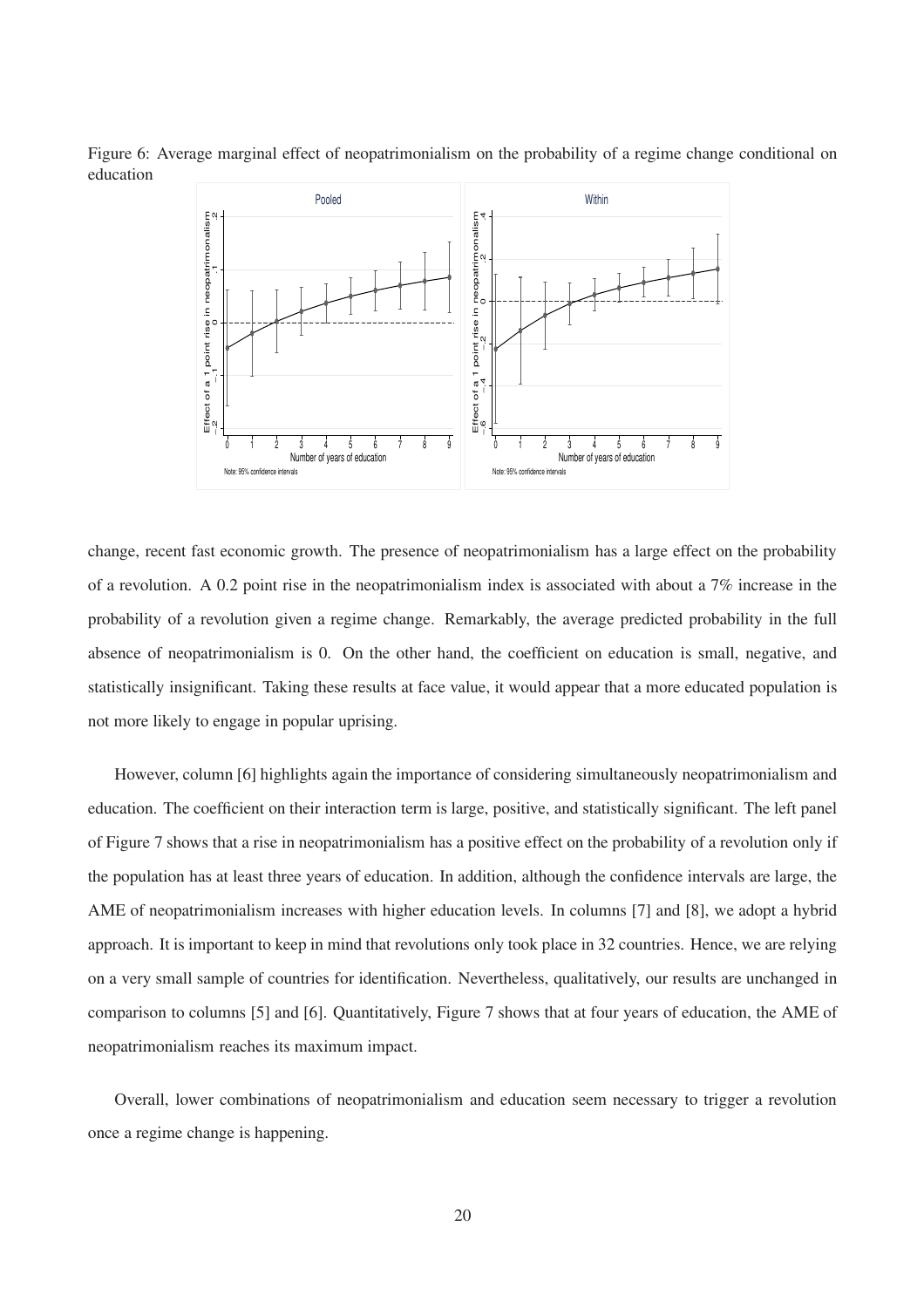Figure 7: Average marginal effect of neopatrimonialism on the probability of revolution as regime breakdown, conditional on education



#### **5.3 Is revolution the most likely regime breakdown?**

We have assumed that the most likely regime breakdown in presence of the combination of high neopatrimonialismhigh education is a revolution. We explore the validity of this assumption by looking at how the interaction of education and neopatrimonialism influences the probability of each different type of regime breakdown occurring, besides a popular uprising. We provide two sets of results: without and with time and region fixed effects. Indeed, given the low frequency of some types, the introduction of these fixed effects can lead to perfect prediction of the outcome. In that case, the concerned observations are dropped from the model before estimation.

Table 3 shows the absence of impact of the interaction of education and neopatrimonialism on the probability of any type of regime breakdown taking place. In other words, revolution is indeed the most likely event associated with a regime change when the latter is happening in a country combining a relatively high level of education and a relatively high level of neopatrimonialism.

### **5.4 Is the Arab Spring a specific case?**

It could be argued that the Arab Spring in MENA is a specific case, driving our results. To investigate this in a rough manner, we omit the MENA countries from our sample and replicate the analysis carried out in Table 2. Table 4 shows that the estimates are very similar across Tables. Interpreting the results linearly using odd ratios (the odds are  $\frac{Prob(y=1|x)}{Prob(y=0|x)}$ ), a 0.2 point rise in neopatrimonialism in the presence of five years of education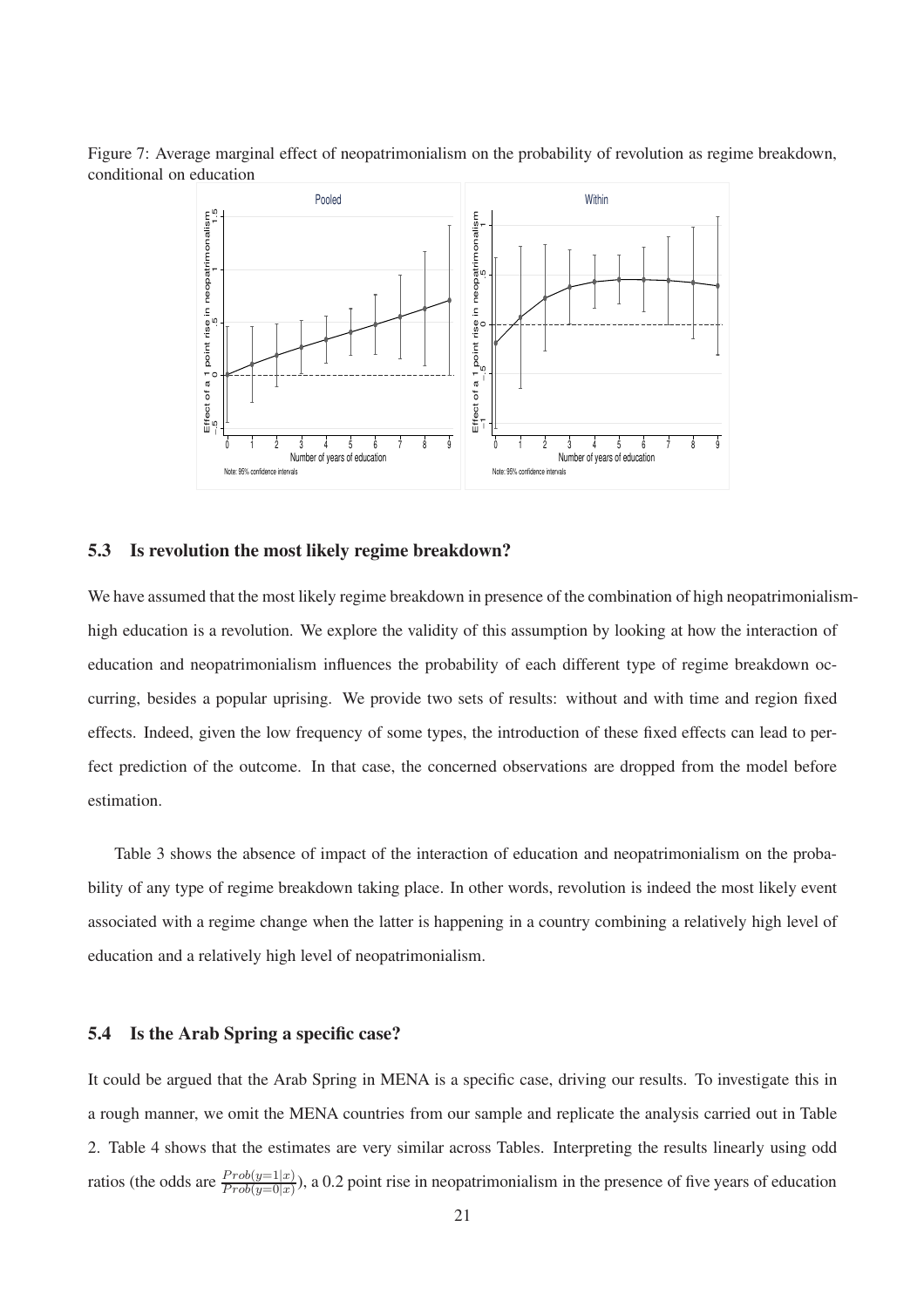|                     | <b>MILCOUP</b> | <b>OTHCOUP</b> | <b>SELECOUP</b>   | <b>ASSASS</b> | <b>CIVWL</b>      | <b>INTWL</b> | <b>FORINT</b> | <b>DINCUMB</b> | <b>NODINCUMB</b> | <b>DNOINCUMB</b> | <b>OTH</b>   |
|---------------------|----------------|----------------|-------------------|---------------|-------------------|--------------|---------------|----------------|------------------|------------------|--------------|
|                     | [1]            | [2]            | $\lceil 3 \rceil$ | [4]           | $\lceil 5 \rceil$ | [6]          | Γ7            | [8]            | [9]              | [10]             | $[11]$       |
| <b>EDUC</b>         | $-0.462**$     | 0.165          | $-0.144$          | $-0.569$      | 0.288             | 0.228        | 0.016         | 0.039          | 0.212            | 0.117            | $-0.767*$    |
|                     | (0.183)        | (0.285)        | (0.206)           | (0.730)       | (0.414)           | (0.344)      | (0.271)       | (0.144)        | (0.146)          | (0.300)          | (0.399)      |
| <b>NEPAT</b>        | $-1.414$       | 2.710          | 0.443             | 1.458         | 4.206             | 3.450        | 2.145         | $-2.195*$      | 0.453            | $-3.142$         | $-5.818$     |
|                     | (1.238)        | (2.615)        | (1.580)           | (3.183)       | (2.782)           | (3.088)      | (1.959)       | (1.250)        | (1.388)          | (3.447)          | (4.011)      |
| EDUC*NEOPAT         | 0.254          | $-0.561$       | 0.086             | 0.747         | $-0.367$          | $-0.398$     | $-0.180$      | 0.210          | $-0.357$         | 0.363            | $1.460**$    |
|                     | (0.242)        | (0.388)        | (0.275)           | (1.144)       | (0.573)           | (0.331)      | (0.342)       | (0.196)        | (0.218)          | (0.438)          | (0.674)      |
| <b>Observations</b> | 429            | 429            | 429               | 429           | 429               | 429          | 429           | 429            | 429              | 429              | 429          |
|                     | [1!]           | $[2^{\prime}]$ | [3'               | $[4^{\circ}]$ | $\lceil 5 \rceil$ | [6]          | [7'           | [8]            | [9"              | [10]             | [11]         |
| <b>EDUC</b>         | $-0.411*$      | 0.422          | $-0.163$          | 0.270         | $-0.018$          | 0.312        | 0.579         | $-0.038$       | 0.250            | $-0.088$         | $-2.313***$  |
|                     | (0.214)        | (0.403)        | (0.274)           | (0.739)       | (0.512)           | (0.445)      | (0.382)       | (0.158)        | (0.162)          | (0.269)          | (0.724)      |
| <b>NEOPAT</b>       | $-1.709$       | 3.641          | 0.615             | 2.031         | 2.327             | 5.267        | $5.421*$      | $-2.406*$      | 1.157            | $-2.500$         | $-21.340***$ |
|                     | (1.327)        | (3.223)        | (1.878)           | (3.711)       | (3.852)           | (4.442)      | (2.787)       | (1.299)        | (1.500)          | (3.225)          | (4.706)      |
| EDUC*NEOPAT         | 0.412          | $-0.526$       | 0.076             | $-0.223$      | $-0.102$          | $-0.566$     | $-0.977*$     | 0.248          | $-0.465**$       | 0.317            | $4.680***$   |
|                     | (0.280)        | (0.454)        | (0.354)           | (1.049)       | (0.764)           | (0.442)      | (0.536)       | (0.206)        | (0.215)          | (0.377)          | (1.018)      |

Table 3: Impact of the interaction of education and neopatrimonialism on other regime breakdowns

Observations 429 387 429 277 366 232 410 429 429 193 227 Notes: ∗∗∗p<0.01 ∗∗p<0.05 <sup>∗</sup> p<0.10. Cluster-robust standard errors are in parentheses. Pooled models only. Regressions denoted by ' include region and time fixed effects. All control variables are included but not reported.

increases the odds of a regime change by a factor of  $(exp(0.2 * (-0.597 + 0.316 * 5)) = 1.22$  (1.24) in column [2] of Table 2 (4) and increases the odds of a revolution conditional on a regime change by a factor of 2.81 (2.53) in column [6] of Table 2 (4).

Table 4: Determinants of a regime change and revolution, without MENA countries

|                     | <b>REGCH</b> | <b>REGCH</b>         | <b>REGCH</b> | <b>REGCH</b>          | <b>POPUR</b> | <b>POPUR</b>        | <b>POPUR</b> | <b>POPUR</b>        |
|---------------------|--------------|----------------------|--------------|-----------------------|--------------|---------------------|--------------|---------------------|
|                     | P            | P                    | W            | W                     | P            | P                   | W            | W                   |
|                     | (1]          | [2]                  | $[3]$        | [4]                   | $^{[5]}$     | [6]                 | [7]          | [8]                 |
| <b>EDUC</b>         | $-0.097*$    | $-0.274***$          | $-0.193$     | $-0.618***$           | $-0.061$     | $-0.726*$           | $-0.970**$   | $-2.483***$         |
|                     | (0.054)      | (0.086)              | (0.154)      | (0.193)               | (0.161)      | (0.417)             | (0.442)      | (0.800)             |
| <b>NEOPAT</b>       | $1.092***$   | $-0.265$             | $1.462**$    | $-1.627*$             | 3.938***     | 0.174               | $6.993***$   | $-1.463$            |
|                     | (0.366)      | (0.643)              | (0.673)      | (0.913)               | (1.365)      | (2.144)             | (2.289)      | (3.925)             |
| EDUC*NEOPAT         |              | $0.269**$<br>(0.109) |              | $0.597***$<br>(0.145) |              | $0.897*$<br>(0.461) |              | 1.872 **<br>(0.755) |
| <b>Observations</b> | 7.031        | 7.031                | 7.031        | 7.031                 | 377          | 377                 | 377          | 377                 |

Observations 7,031 7,031 7,031 7,031 377 377 377 377 Notes: ∗∗∗p<0.01 ∗∗p<0.05 <sup>∗</sup> p<0.10. Cluster-robust standard errors are in parentheses. P: pooled model. W: within model. All regressions include region and time fixed effects. All control variables are included but not reported.

#### **5.5 Is neopatrimonialism a proxy for macroeconomic conditions?**

Campante and Chor (2014) propose, and empirically show, that the combination of a well-educated population (more likely to engage in political activities) and weak macroeconomic conditions (which reduce the opportunity costs of engaging in political activities) tends to increase the probability of a change in the executive. They then suggest that this combination can notably explain the Arab Spring. Given that neopatrimonialism and income per capita are negatively correlated ( $r \approx -0.46$ ), it is possible that our interaction effect acts as a proxy for the interaction effect between education and income per capita suggested by Campante and Chor (2014).<sup>19</sup>

 $19$ It is important to note that Campante and Chor (2014) used a different dependent variable: the occurrence of at least one executive change during a five-year period. An executive change can happen without it being associated to a regime change as long as the institutional rules are not substantially changed; e.g. the nomination of a new Prime Minister in the United Kingdom. Hence, we are simply not looking at the same outcome.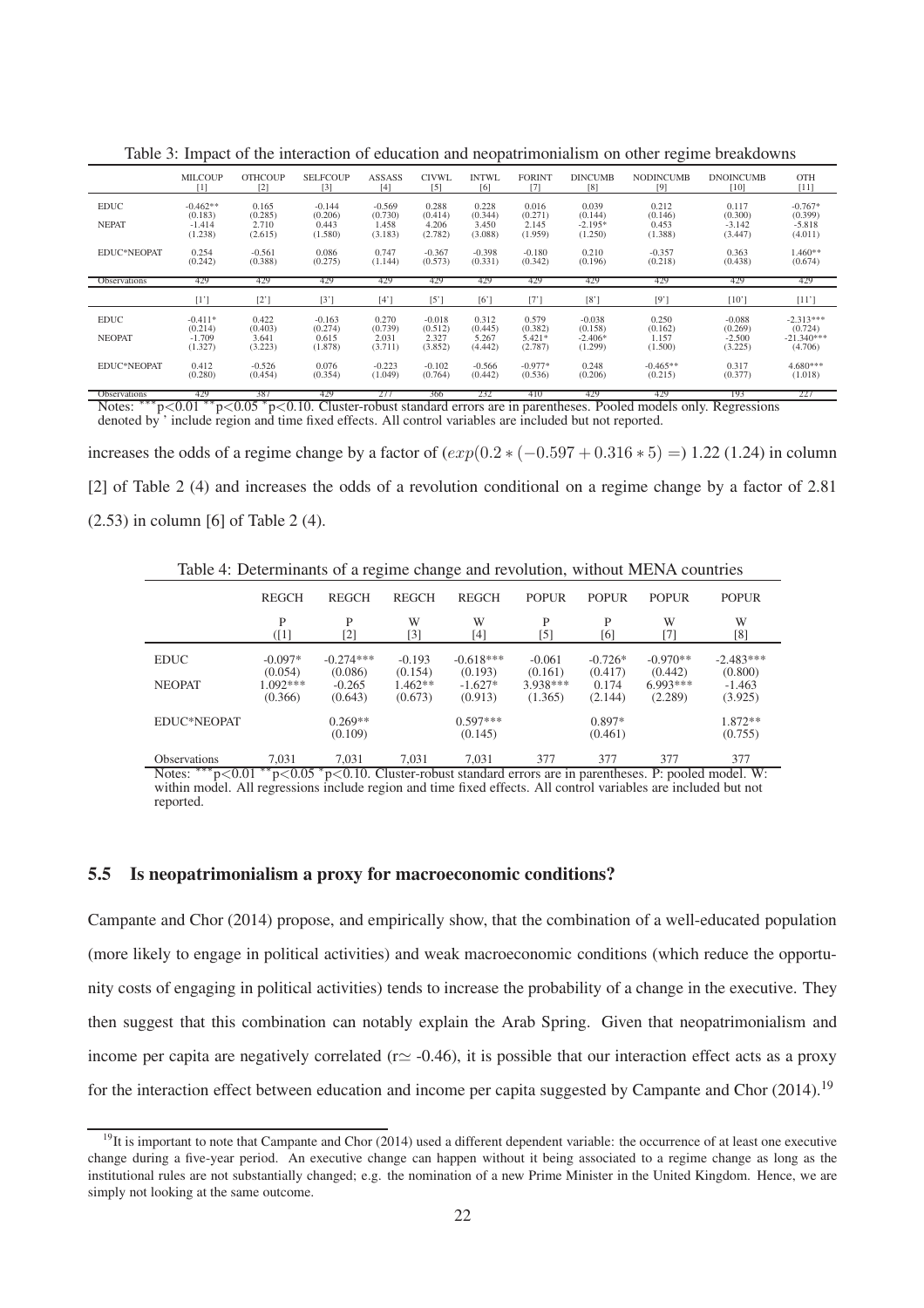|                  | $\cdots\cdots$<br><u>1110 IIIWIWODDI OI OWWOWNOIL HIWI IIIWOI OOODINIIIO OOIIWIWOID</u> |                     |                     |                     |                       |                     |                     |                     |                      |                     |                     |                     |
|------------------|-----------------------------------------------------------------------------------------|---------------------|---------------------|---------------------|-----------------------|---------------------|---------------------|---------------------|----------------------|---------------------|---------------------|---------------------|
| <b>VARIABLES</b> | <b>REGCH</b>                                                                            | <b>REGCH</b>        | <b>POPUR</b>        | <b>POPUR</b>        | <b>REGCH</b>          | <b>REGCH</b>        | <b>POPUR</b>        | <b>POPUR</b>        | <b>REGCH</b>         | <b>REGCH</b>        | <b>POPUR</b>        | <b>POPUR</b>        |
|                  | P<br>(1]                                                                                | W<br>$[2]$          | P<br>$[3]$          | W<br>[4]            | P<br>$[5]$            | W<br>[6]            | P<br>$[7]$          | W<br>[8]            | P<br>[9]             | W<br>$[10]$         | P<br>[11]           | W<br>$[12]$         |
| <b>EDUC</b>      | 0.037<br>(0.189)                                                                        | $-0.101$<br>(0.330) | 0.176<br>(0.647)    | 1.394<br>(1.253)    | $-0.117**$<br>(0.050) | $-0.055$<br>(0.136) | $-0.089$<br>(0.146) | $-0.355$<br>(0.409) | $-0.140*$<br>(0.077) | $-0.173$<br>(0.158) | $-0.022$<br>(0.162) | $-0.279$<br>(0.503) |
| EDUC*GDPPC       | $-0.019$<br>(0.021)                                                                     | 0.005<br>(0.031)    | $-0.031$<br>(0.075) | $-0.182$<br>(0.128) |                       |                     |                     |                     |                      |                     |                     |                     |
| EDUC*GROWTH      |                                                                                         |                     |                     |                     | $-0.058$<br>(0.338)   | $-0.056$<br>(0.318) | 0.168<br>(0.882)    | $-2.456$<br>(1.494) |                      |                     |                     |                     |
| EDUC*AVUNEMP     |                                                                                         |                     |                     |                     |                       |                     |                     |                     | 0.567<br>(0.547)     | 0.702<br>(0.853)    | 0.478<br>(0.743)    | 0.860<br>(1.855)    |

Table 5: The interaction of education with macroeconomic conditions

Observations 8,067 8,067 429 429 8,067 8,067 429 429 7,358 7,358 391 391  $\frac{127}{10000}$   $\frac{127}{10000}$   $\frac{127}{10000}$   $\frac{127}{10000}$  Cluster-robust standard errors are in parentheses. P: pooled model. W: within model. Notes: \*\*\* $p<0.01$  \*\* $p<0.05$  \* $p<0.10$ . Cluster-robust standard errors are in parentheses. P: pooled mod All regressions include region and time fixed effects. All control variables are included but not reported.

To investigate this possibility, we interact education with either the log of income per capita (GDPPC) in columns [1]-[4] or economic growth (GROWTH) in columns [5]-[8] of Table 5. Across columns, the coefficients on the interaction are small, statistically insignificant, and not always negative. Hence, we find little support for Campante and Chor (2014)'s hypothesis. In columns [9]-[12], we use as proxy for weak labour conditions for educated people, the unemployment rate for workers with an advanced degree. Given the scarcity of data, we average all data available for each country over the period 1990-2017 (AVUNEMP).<sup>20</sup> We still fail to find a statistically significant coefficient on this new interaction term.

## **5.6 Is neopatrimonialism a proxy for electoral autocracy?**

We have stressed that the characteristics of a neopatrimonial state are much more likely to be incompatible with education than the simple absence of electoral democracy. Figures 8 and 9 report the conditional AME when we substitute the Polity score (inverted such as higher values mean more autocracy and ranging from -1 to 1) for the index of neopatrimonialism. Indeed, we observe that neopatrimonialism is not another name for electoral autocracy. In comparison to Figures 6 and 7, the AME are smaller, less precisely estimated, and the role of education is much less clear, especially when looking at the determinants of revolutions.

#### **5.7 Which features of neopatrimonialism matter the most?**

As previously indicated, the neopatrimonialism index is the aggregation of three components: clientelism, presidentialism, (regime) corruption. Clientelism (CLIENT) is the targeted, contingent distribution of resources (goods, services, jobs, money, etc) in exchange for political support. Presidentialism is systemic concentration of political power in the hands of only one individual (PRES). Corruption is the extent to which political actors (executive, legislative, judiciary) use political office for private or political gain (CORR). Some of these components may matter more than other to explain regime change and/or a revolution taking place.

<sup>&</sup>lt;sup>20</sup>Data come from the World Bank Development Indicators.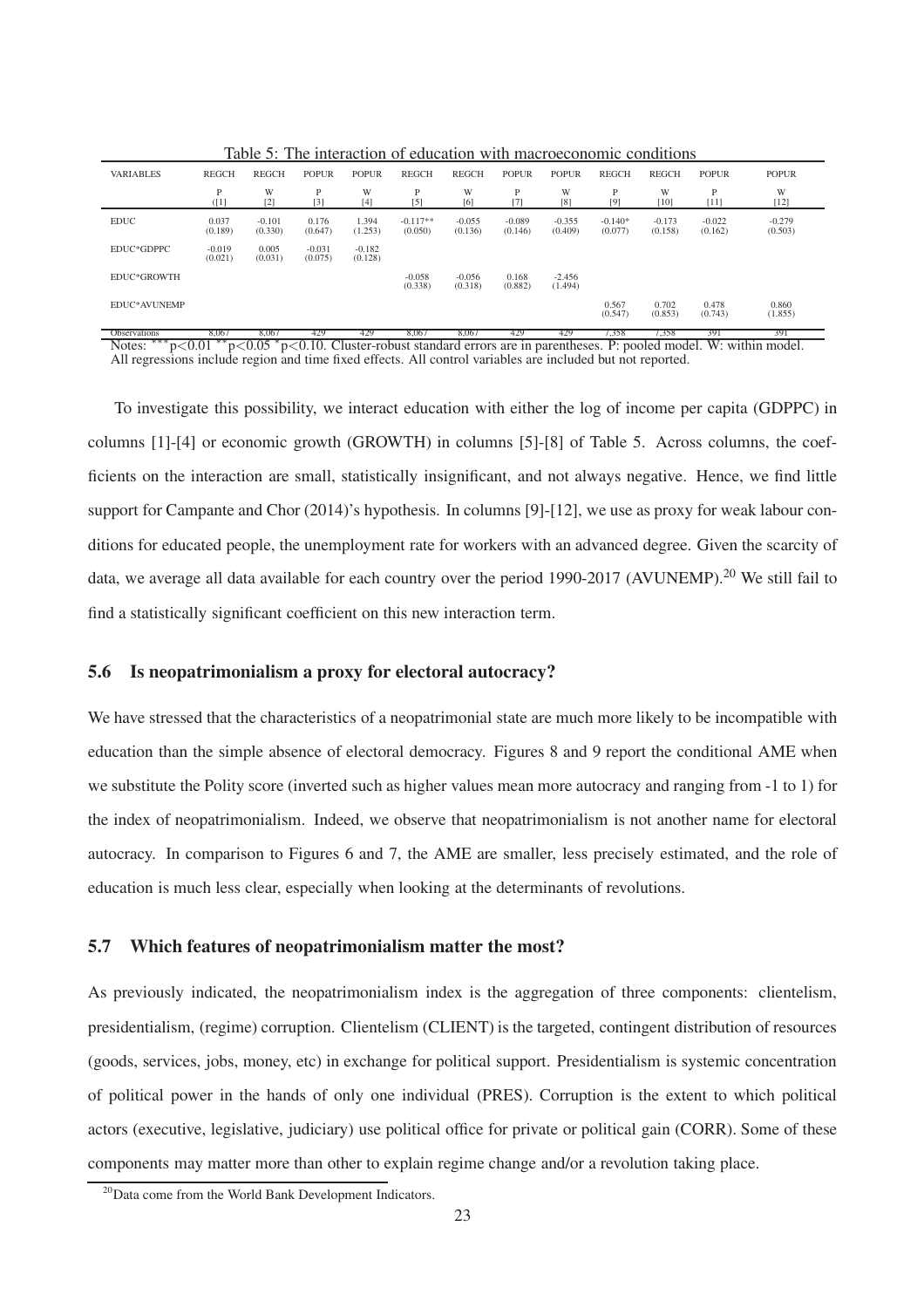Figure 8: Average marginal effect of electoral autocracy on the probability of a regime change conditional on education



Figure 9: Average marginal effect of electoral autocracy the probability of revolution as mode of regime breakdown, conditional on education



Table 6 reports our results when we interact, in turn, education with each component of neopatrimonialism. For ease of interpretation, we can use odds ratio, calculating the effect of a 0.2 point rise in a given component (they all range between 0 and 1) at an education level of five years. For regime change, using the pooled estimates, we obtain a factor increase of 1.19, 1.25, 1.23. For a revolution, using again the pooled estimates, we obtain a factor increase of 3.04, 1.16, 2.03. Whereas a rise in all components of neopatrimonialism have the same relative impact on the odds of a regime change, a rise in clientelism, and, to a lower extent, corruption matters much more than a rise in presidentialism to explain the probability of a revolution conditional on a regime change. In other words, people are much more likely to revolt when neopatrimonialism is associated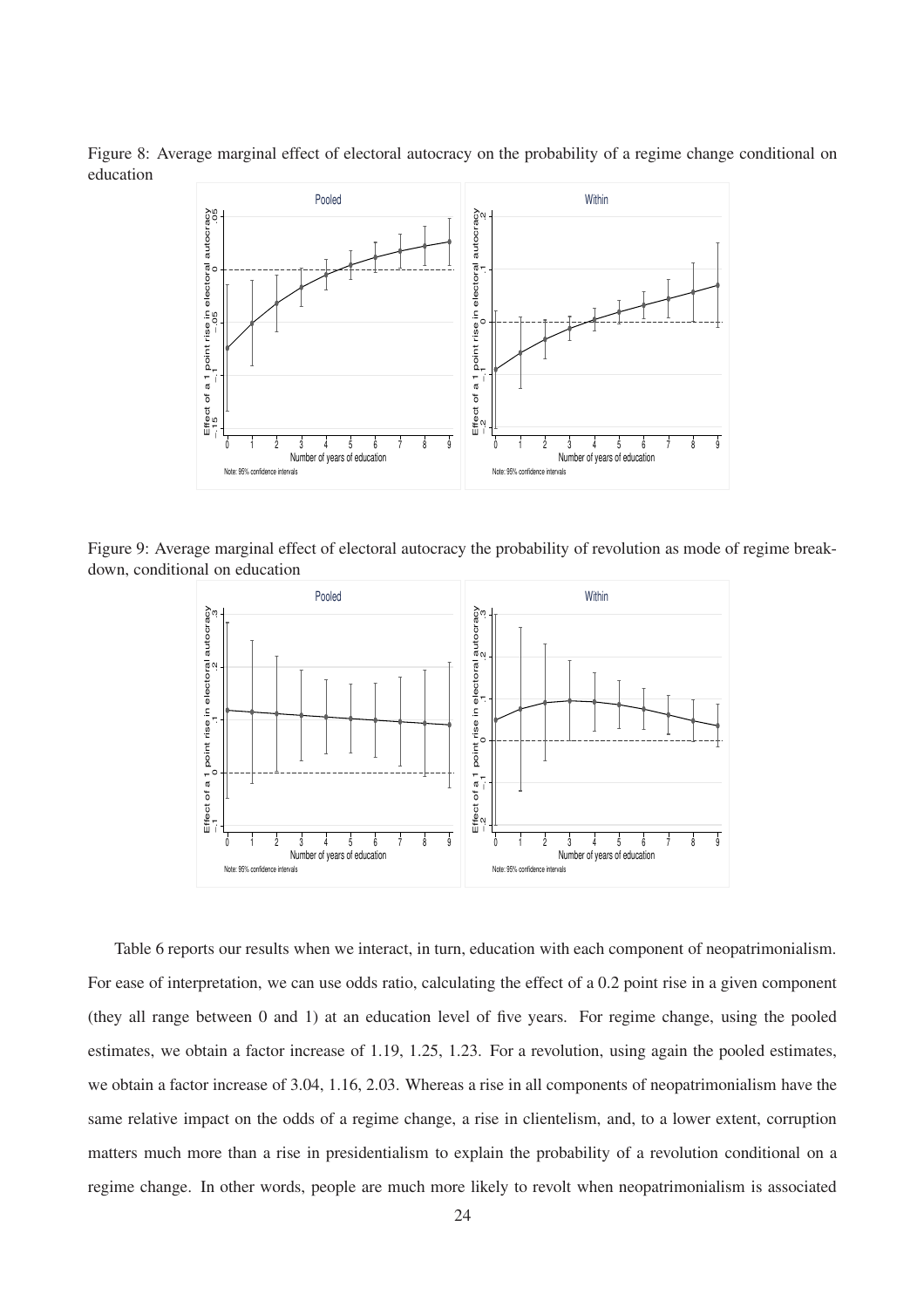|                     |                             |                                 |                                  |                                 | л.                               | L.                               |                             |                             |                                 |                                 |                                  |                                |
|---------------------|-----------------------------|---------------------------------|----------------------------------|---------------------------------|----------------------------------|----------------------------------|-----------------------------|-----------------------------|---------------------------------|---------------------------------|----------------------------------|--------------------------------|
|                     | <b>REGCH</b>                | <b>REGCH</b>                    | <b>POPUR</b>                     | <b>POPUR</b>                    | <b>REGCH</b>                     | <b>REGCH</b>                     | <b>POPUR</b>                | <b>POPUR</b>                | <b>REGCH</b>                    | <b>REGCH</b>                    | <b>POPUR</b>                     | <b>POPUR</b>                   |
|                     | P<br>(1]                    | W<br>$[2]$                      | P<br>$[3]$                       | W<br>$[4]$                      | P<br>$[5]$                       | W<br>[6]                         | P<br>$[7]$                  | W<br>[8]                    | P<br>[9]                        | W<br>$[10]$                     | P<br>[11]                        | W<br>$[12]$                    |
| <b>EDUC</b>         | $-0.213***$<br>(0.082)      | $-0.270$<br>(0.180)             | $-1.005***$<br>(0.352)           | $-1.340**$<br>(0.591)           | $-0.272***$<br>(0.084)           | $-0.412**$<br>(0.169)            | $-0.167$<br>(0.231)         | $-1.013*$<br>(0.553)        | $-0.220***$<br>(0.073)          | $-0.327$<br>(0.201)             | $-0.913***$<br>(0.326)           | $-1.431**$<br>(0.620)          |
| <b>CLIENT</b>       | 0.017                       | $-0.977$                        | $-3.262$                         | $-0.243$                        |                                  |                                  |                             |                             |                                 |                                 |                                  |                                |
| EDUC*CLIENT         | (0.670)<br>0.198<br>(0.121) | (0.899)<br>$0.355**$<br>(0.171) | (2.265)<br>$1.314***$<br>(0.441) | (3.196)<br>$1.531**$<br>(0.697) |                                  |                                  |                             |                             |                                 |                                 |                                  |                                |
| <b>PRES</b>         |                             |                                 |                                  |                                 | $-0.857$                         | $-1.659**$                       | 2.532                       | 2.752                       |                                 |                                 |                                  |                                |
| <b>EDUC*PRES</b>    |                             |                                 |                                  |                                 | (0.553)<br>$0.286***$<br>(0.098) | (0.750)<br>$0.513***$<br>(0.119) | (1.749)<br>0.181<br>(0.262) | (3.217)<br>0.540<br>(0.456) |                                 |                                 |                                  |                                |
| <b>CORR</b>         |                             |                                 |                                  |                                 |                                  |                                  |                             |                             | 0.040                           | $-1.359*$                       | $-1.701$                         | $-2.547$                       |
| EDUC*CORR           |                             |                                 |                                  |                                 |                                  |                                  |                             |                             | (0.555)<br>$0.231**$<br>(0.101) | (0.798)<br>$0.362**$<br>(0.155) | (1.397)<br>$1.150***$<br>(0.351) | (1.894)<br>1.536***<br>(0.575) |
| <b>Observations</b> | 8,067                       | 8,067                           | 429                              | 429                             | 8,050                            | 8,050                            | 429                         | 429                         | 8,067                           | 8,067                           | 429                              | 429                            |

Table 6: The components of neopatrimonialism

Notes: <sup>∗∗∗</sup>p<0.01 <sup>∗∗</sup>p<0.05 <sup>∗</sup>p<0.05 <sub>p</sub> ≥ 0.10. Cluster-robust standard errors are in parentheses. P: pooled model. W: within model. All regressions include region and time fixed effects. All control variables are included but not reported. 17 observations are missing for Bahrain for 'PRES'.

with the 'privatisation' of overall resources for the benefit of a specific fraction of the population.

These results are in line with the factors highlighted by Devarajan and Ianchovichina (2017) and Arampatzi et al. (2018) to explain the Arab Spring. They stress the importance of the shared dissatisfaction in the Arab world at the eve of the Arab Spring with quality of life (which can include access to public services), unemployment, clientelism ('wasta'), and corruption. The 'people' seem more likely to take matters in their own hands when a large number feels relatively deprived.

## **5.8 What happens to neopatrimonialism after a revolution?**

Throughout the paper, we have argued that educated people engage in a revolution because they develop a growing intolerance for neopatrimonialism. We would then expect to observe lower levels of neopatrimonialism after a revolution. We test this hypothesis by regressing future values of neopatrimonialism  $(t+1...t+10)$  on a revolution dummy variable in t and the other variables included in our previous econometric models using the sample of observations for which a regime change happens.<sup>21</sup> This approach is similar to the local projections method developed by Jordà (2005) to estimate impulse responses.

Figure 10 shows that countries undergoing a revolution tend to experience a substantial and statistically significant decline in neopatrimonialism the following ten years. It takes a full year for new institutional arrangements to emerge and the lower values of the (relatively imprecise) estimates over time suggest that neopatrimonialism can slightly bounce back. Overall, we find, as we expected, that popular uprisings are associated

<sup>&</sup>lt;sup>21</sup>These variables are the first lags of log of income per capita, economic growth, log of population, neopatrimonialism, education, duration, region and period fixed effects.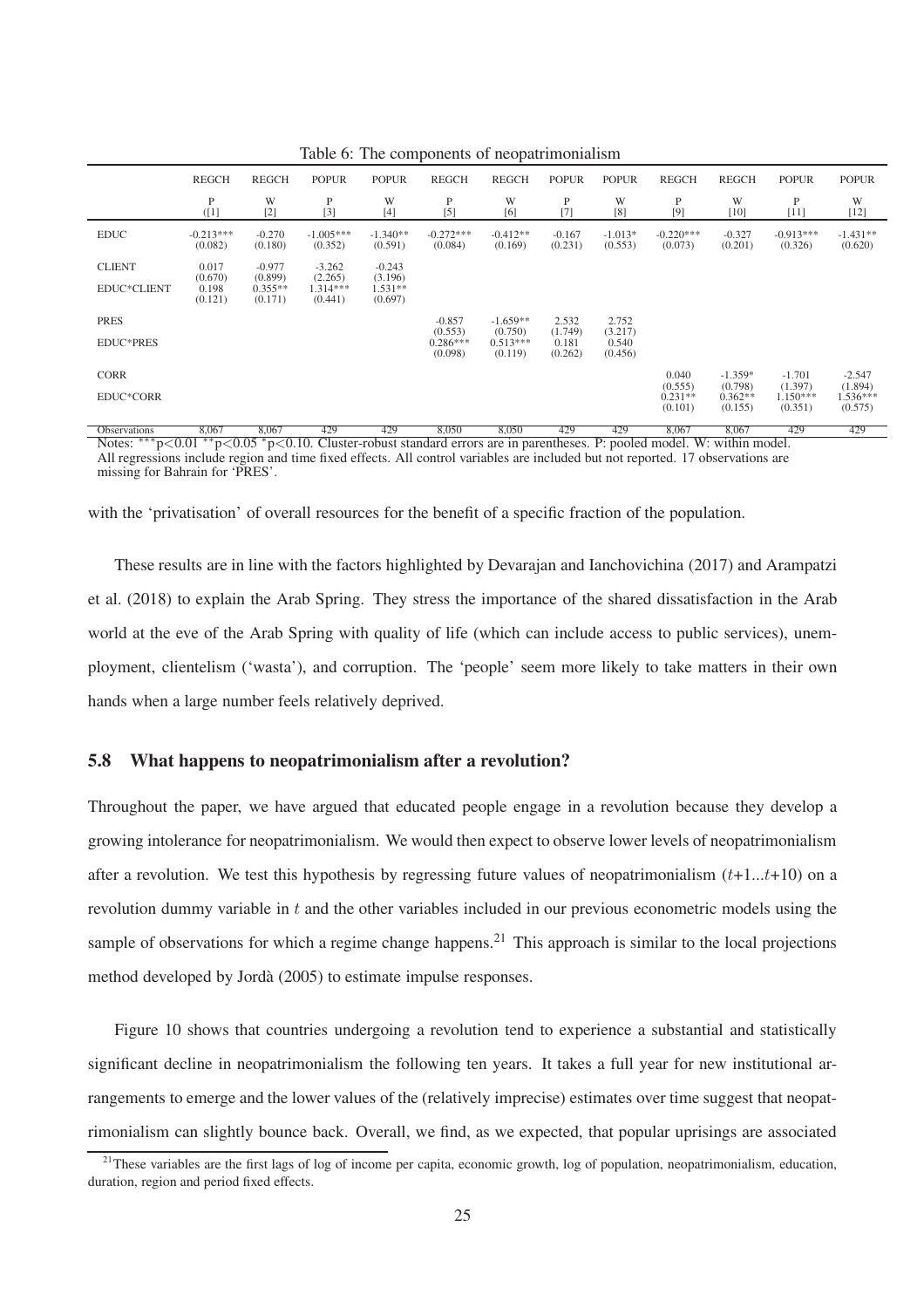with subsequent lower levels of neopatrimonialism.



Figure 10: Impact of a revolution on the subsequent values of neopatrimonialism

# **6 Conclusion**

We have shown in this paper that political events such as the 'Arab Spring' are much less puzzling when we consider the incompatibility between education and neopatrimonialism. A more educated population is a population much less likely to accept restrictions on their political and economic freedoms, inequality of opportunity, or gross violations of norms of fairness. The recent protests in Algeria and Lebanon (2019-2020) provide credence to this interpretation. It is also certainly not a coincidence that MENA countries which have not experienced a revolution, such as Morocco and Jordan, are those which have accelerated their process of political liberalisation since 2010. Of course, our results ought not be interpreted as precise forecasts of revolutions. The interaction between education and neopatrimonialism that we put forward raises the probability of a popular uprising but it is often a seemingly innocuous event which concretises the latent regime change. Our empirical analysis also highlights the large diversity of regime breakdowns, regime changes, and political regimes that countries experience. It is important to go beyond the binary categorisation of autocratic vs democratic regimes. Lastly, our theoretical model suggests an interesting link between neopatrimonialism and investment in education. We aim to explore this issue in further research.

# **References**

Acemoglu, Daron, Johnson, Simon, Robinson, James A, and Yared, Pierre (2005) 'From Education to Democracy?', *American Economic Review*, Vol. 95, pp. 44–49.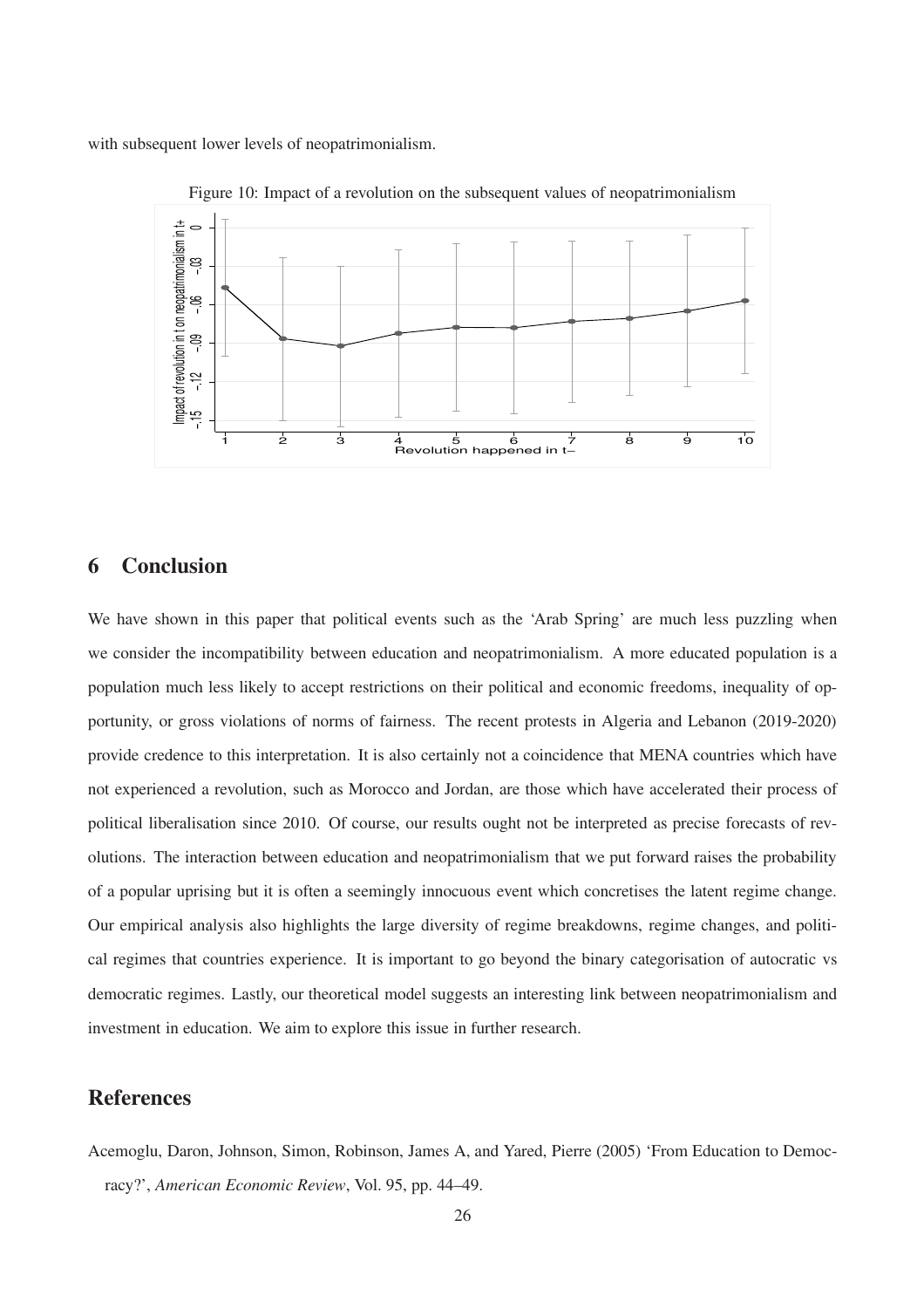- Acemoglu, Daron and Robinson, James A (2006) *Economic Origins of Democracy and Dictatorship*: New York: Cambridge University Press.
- Albrecht, Holger and Schlumberger, Oliver (2004) "'Waiting for Godo": Regime Change Without Democratization in the Middle East', *International Political Science Review*, Vol. 25, pp. 371–392.
- Alemán, Eduardo and Kim, Yeaji (2015) 'The Democratizing Effect of Education', *Research & Politics*, Vol. 2, pp. 1–7.
- Alesina, Alberto, Devleeschauwer, Arnaud, Easterly, William, Kurlat, Sergio, and Wacziarg, Romain (2003) 'Fractionalization', *Journal of Economic Growth*, Vol. 8, pp. 155–194.

Allison, Paul D (2009) *Fixed Effects Regression Models*: London: SAGE publications.

- Arampatzi, Efstratia, Burger, Martijn, Ianchovichina, Elena, Röhricht, Tina, and Veenhoven, Ruut (2018) 'Unhappy Development: Dissatisfaction With Life on the Eve of the Arab Spring', *Review of Income and Wealth*, Vol. 64, pp. 80–113.
- Assaad, Ragui (2014) 'Making Sense of Arab Labor Markets: The Enduring Legacy of Dualism', *IZA Journal of Labor & Development*, Vol. 3, p. 6.
- Barro, Robert J (1999) 'Determinants of Democracy', *Journal of Political Economy*, Vol. 107, pp. 158–183.
- Barro, Robert J and Sala-i Martin, Xavier (1998) *Economic Growth*: Cambridge, Mass: MIT Press.
- Beck, Nathaniel and Katz, Jonathan N (2001) 'Throwing Out the Baby With the Bath Water: A Comment on Green, Kim, and Yoon', *International Organization*, Vol. 55, pp. 487–495.
- Benziane, Abdelbaki (2004) 'Economic Reforms in Algeria and Their Impact on Higher Education and Student Benefits', *Journal of North African Studies*, Vol. 9, pp. 102–114.
- Bertocchi, Graziella and Canova, Fabio (2002) 'Did Colonization Matter for Growth? An Empirical Exploration Into the Historical Causes of Africa's Underdevelopment', *European Economic Review*, Vol. 46, pp. 1851– 1871.
- Boucekkine, Raouf, Piacquadio, Paolo G, and Prieur, Fabien (2019) 'A Lipsetian Theory of Voluntary Power Handover', *Journal of Economic Behavior & Organization*, Vol. 168, pp. 269–291.
- Boucekkine, Raouf, Prieur, Fabien, and Puzon, Klarizze (2016) 'On the Timing of Political Regime Changes in Resource-Dependent Economies', *European Economic Review*, Vol. 85, pp. 188–207.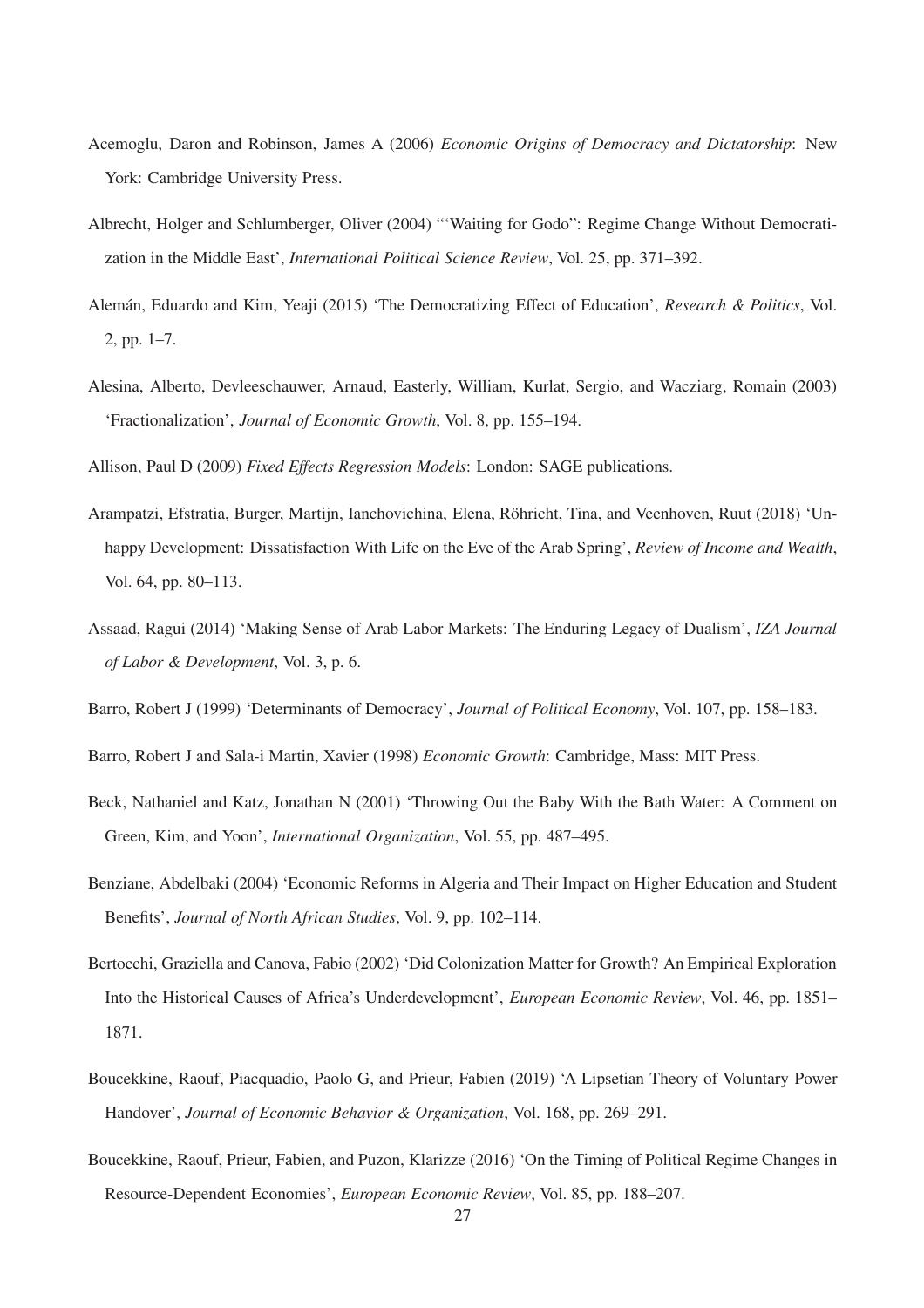- Bratton, Michael and Van de Walle, Nicholas (1997) *Democratic Experiments in Africa: Regime Transitions in Comparative Perspective*: New York: Cambridge university press.
- Campante, Filipe R and Chor, Davin (2012) 'Why Was the Arab World Poised For Revolution? Schooling, Economic opportunities, and the Arab Spring', *Journal of Economic Perspectives*, Vol. 26, pp. 167–88.
- (2014) 'The People Want the Fall of the Regime: Schooling, Political Protest, and the Economy', *Journal of Comparative Economics*, Vol. 42, pp. 495–517.
- Carter, David B and Signorino, Curtis S (2010) 'Back to the Future: Modeling Time Dependence in Binary Data', *Political Analysis*, Vol. 18, pp. 271–292.
- Chenoweth, Erica and Ulfelder, Jay (2017) 'Can Structural Conditions Explain the Onset of Nonviolent Uprisings?', *Journal of Conflict Resolution*, Vol. 61, pp. 298–324.
- Collier, Paul and Hoeffler, Anke (2004) 'Greed and Grievance in Civil War', *Oxford Economic Papers*, Vol. 56, pp. 563–i595.
- Devarajan, Shantayanan and Ianchovichina, Elena (2017) 'A Broken Social Contract, Not High Inequality, Led to the Arab Spring', *Review of Income and Wealth*, Vol. 64, pp. 5–25.
- Dixon, Jeffrey (2009) 'What Causes Civil Wars? Integrating Quantitative Research Findings', *International Studies Review*, Vol. 11, pp. 707–735.
- Djuve, Vilde Lunnan, Knutsen, Carl Henrik, and Wig, Tore (2019) 'Patterns of Regime Breakdown Since the French Revolution', *Comparative Political Studies*, pp. 1–36.
- Eisenstadt, Shmuel Noah (1973) *Tradition, Change, and Modernity*: New York: John Wiley & Sons.
- Fearon, James D and Laitin, David D (2003) 'Ethnicity, Insurgency, and Civil War', *American Political Science Review*, Vol. 97, pp. 75–90.
- Frankema, Ewout HP (2012) 'The Origins of Formal Education in Sub-Saharan Africa: Was British Rule More Benign?', *European Review of Economic History*, Vol. 16, pp. 335–355.
- Galor, Oded and Moav, Omer (2006) 'Das Human-Kapital: A Theory of the Demise of the Class Structure', *The Review of Economic Studies*, Vol. 73, pp. 85–117.
- Glaeser, Edward L, Ponzetto, Giacomo AM, and Shleifer, Andrei (2007) 'Why Does Democracy Need Education?', *Journal of Economic Growth*, Vol. 12, pp. 77–99.